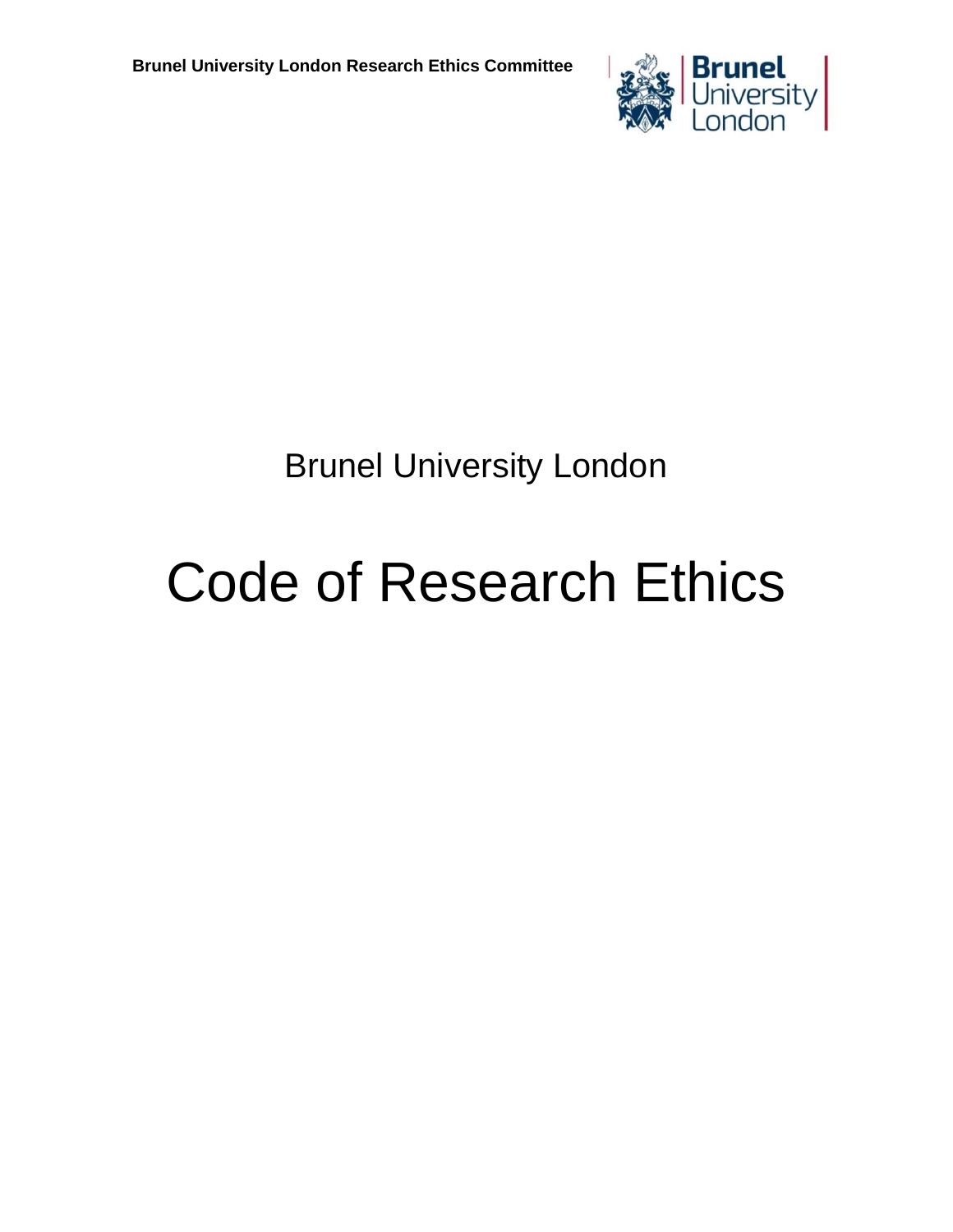# **Foreword**

The main purpose of this Code is to achieve a balance between safeguarding the dignity and rights of the research participant and providing a supportive and protective ethical environment within which the university researcher can seek to further the boundaries of human knowledge.

The core themes of autonomy, non-maleficence, beneficence and justice as applied to research involving human participants are not, of course, new, and neither are national and international attempts to embed them. This Code reflects an increasing emphasis (via legislation, research governance frameworks and codes of best practice) on accountability and supervision, at all levels and in all relevant institutions, including universities, to ensure best practice in research.

In the drafting of this Code, the University Research Ethics Committee (UREC), with membership drawn from all relevant constituencies within Brunel, has been conscious of the need to combine increased accountability with a recognition that research endeavour must be supported. The intention is to safeguard both the participant and the researcher (staff and students) by requiring rigorous and uniform consideration to be given to ethical issues at the proposal stage, and during the implementation of the research project.

College Research Ethics Committees adopt procedures provided by the UREC to ensure conformity with the requirements of the University. We do, however, need all Colleges to 'own' the process and. via representation on the UREC, to help the university continually improve and streamline all our processes associated with ethical research practice.

A research ethics culture will already be second nature to many experienced researchers. It is intended that this Code, together with its attendant procedures, will firmly embed this culture within all areas of the University.

This Code should not be read in isolation but should be read in parallel with the accompanying documents on the [UREC IntraBrunel](https://intra.brunel.ac.uk/m/UREC/default.aspx) webpage relating to processes and procedures, and the [Brunel Research Integrity](http://www.brunel.ac.uk/__data/assets/pdf_file/0007/384235/research-integrity-code.pdf) Code.

Dr Derek Millard-Healy BSc (Hons), MSc, PhD. Tech IOSH, MISTR

Chair, University Research Ethics Committee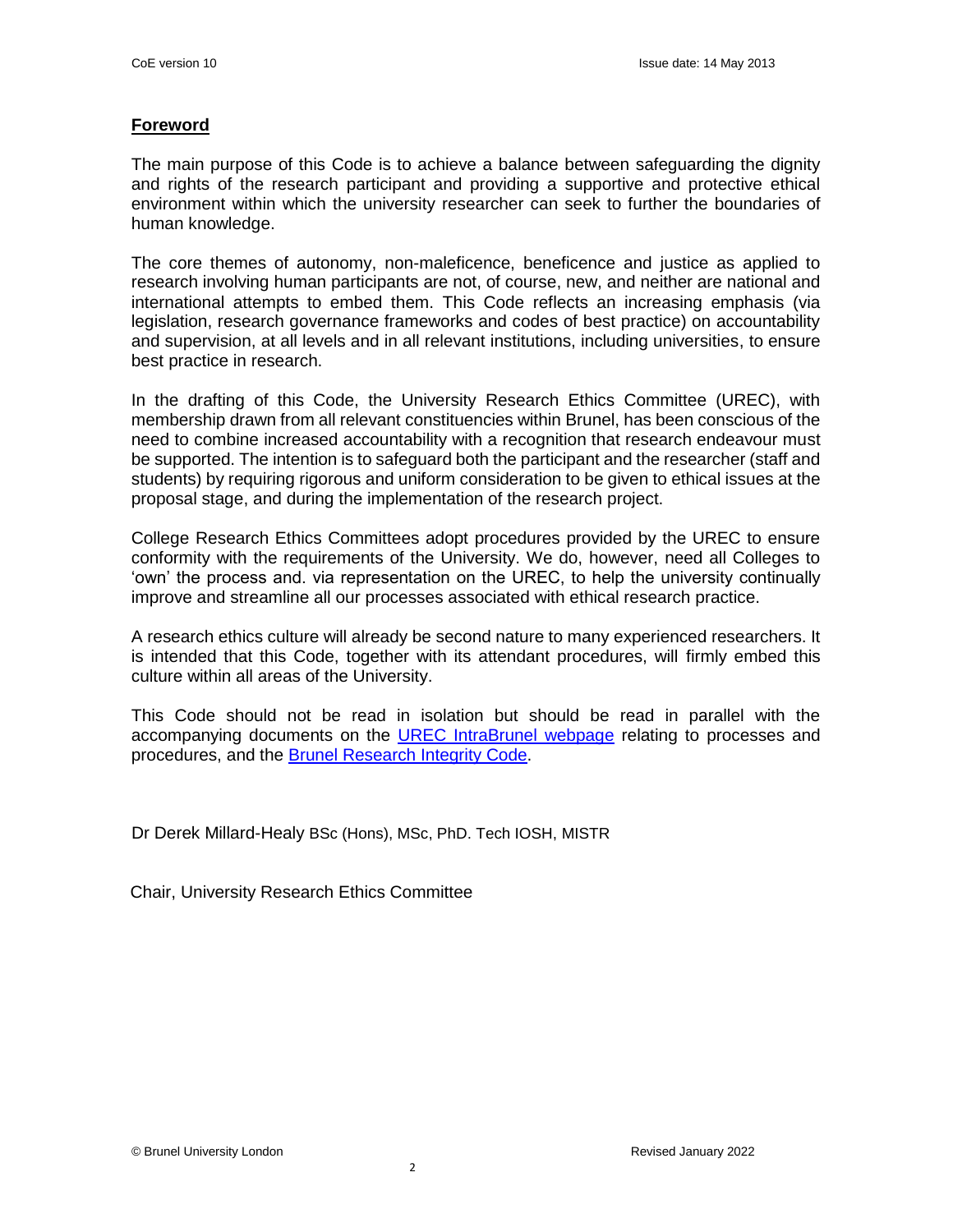# **Table of Contents**

| B. Ethical Principles of All Research involving Human Participants |  |
|--------------------------------------------------------------------|--|
|                                                                    |  |
|                                                                    |  |
|                                                                    |  |
|                                                                    |  |
|                                                                    |  |
|                                                                    |  |
|                                                                    |  |
|                                                                    |  |
|                                                                    |  |
|                                                                    |  |
|                                                                    |  |
|                                                                    |  |
| D. Guidance on the research ethics approval process                |  |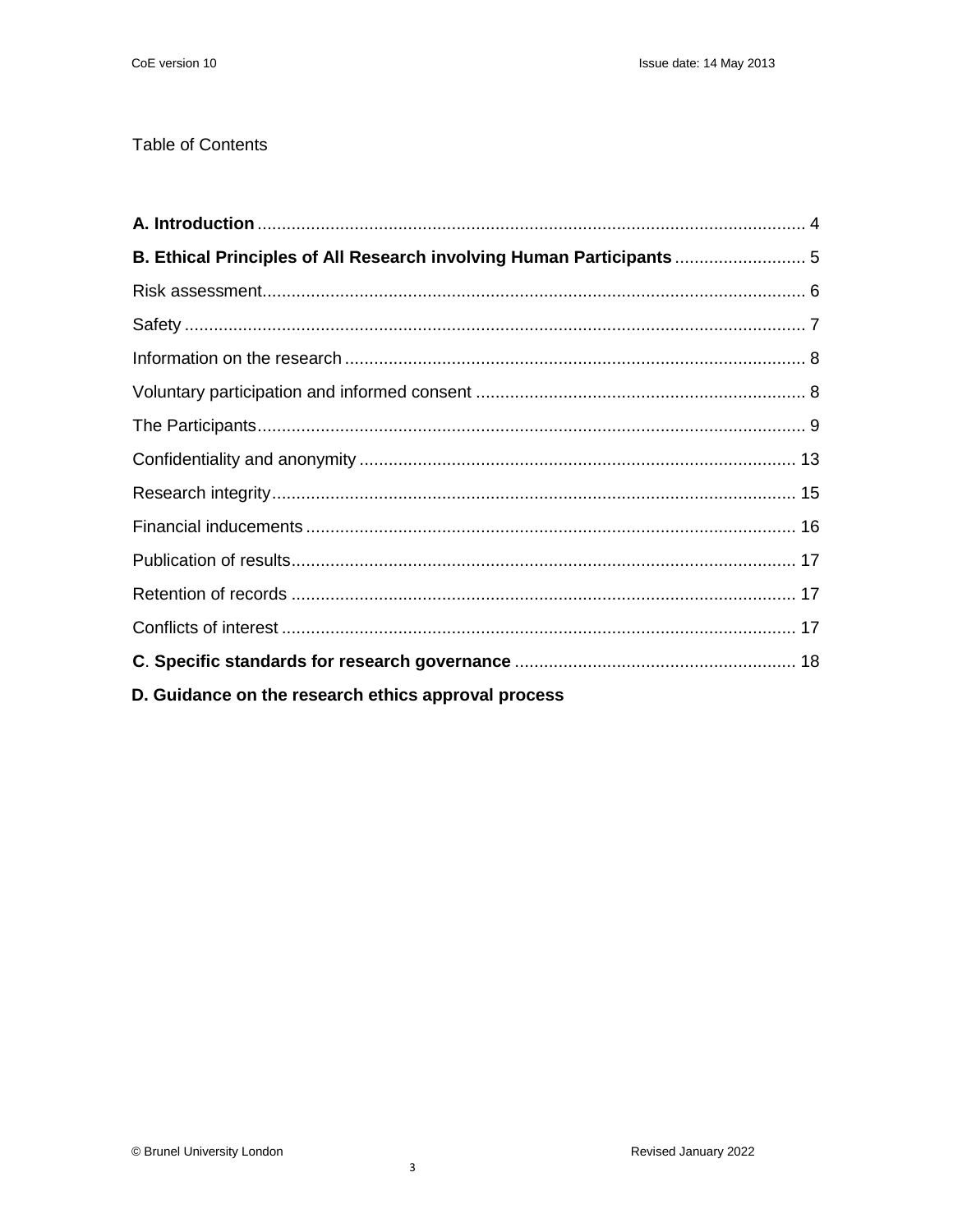# **BRUNEL UNIVERSITY LONDON CODE OF RESEARCH ETHICS**

# **REQUIREMENTS FOR RESEARCH INVOLVING HUMAN PARTICIPANTS, MATERIAL, OR DATA**

**Any research that involves human participants, the collection or study of their data, and/or the use of relevant material (as defined by the Human Tissue Authority), which is undertaken by Brunel University London staff or students, requires approval from a Brunel Research Ethics Committee before the data collection can commence.**

*NB: Approval will also be required for:*

- *Visiting researchers engaged in Brunel University London approved studies;*
- *Research partnerships where the Principal Investigator is a member of Brunel University London;*
- *Independent contractors under the auspices of an honorary contract.*

# <span id="page-3-0"></span>**A. Introduction**

- This Code is intended to provide a set of base line ethical requirements to be observed when designing, conducting, recording and reporting research that involves human participants. Compliance with this code will provide assurance that the dignity, rights, safety and well-being of research participants are of primary importance in any research study, that they are protected and that the results of the research are credible. Research involving human participants may include healthy volunteers, patients, clients and 'people in everyday life' (e.g. ethnographic studies). This may include research on identifiable human material or data relating to individuals. For the removal of doubt, ethical approval is required for projects involving surveys, questionnaires and service evaluations.<sup>1</sup>
- Progress is based on research. In many instances, such research must rest, at least in part, upon experimentation involving human participants. However, considerations related to the well-being of the human participant should take precedence over the interests of science and society. The advancement of knowledge and the pursuit of information are not to be considered by themselves sufficient justification for overriding other social and cultural values. Research should be an active process of supporting improvements in people's lives and services.
- The primary purpose of research involving human participants is to enable enhancements of scientific or social value, and even the best proven methods must be continuously challenged through research for their effectiveness, efficiency, accessibility and quality.

 $\overline{a}$ 

<sup>&</sup>lt;sup>1</sup> Service evaluations are required to undergo ethical review only where they are undertaken for research purposes or student assignments; not where they relate to University operation.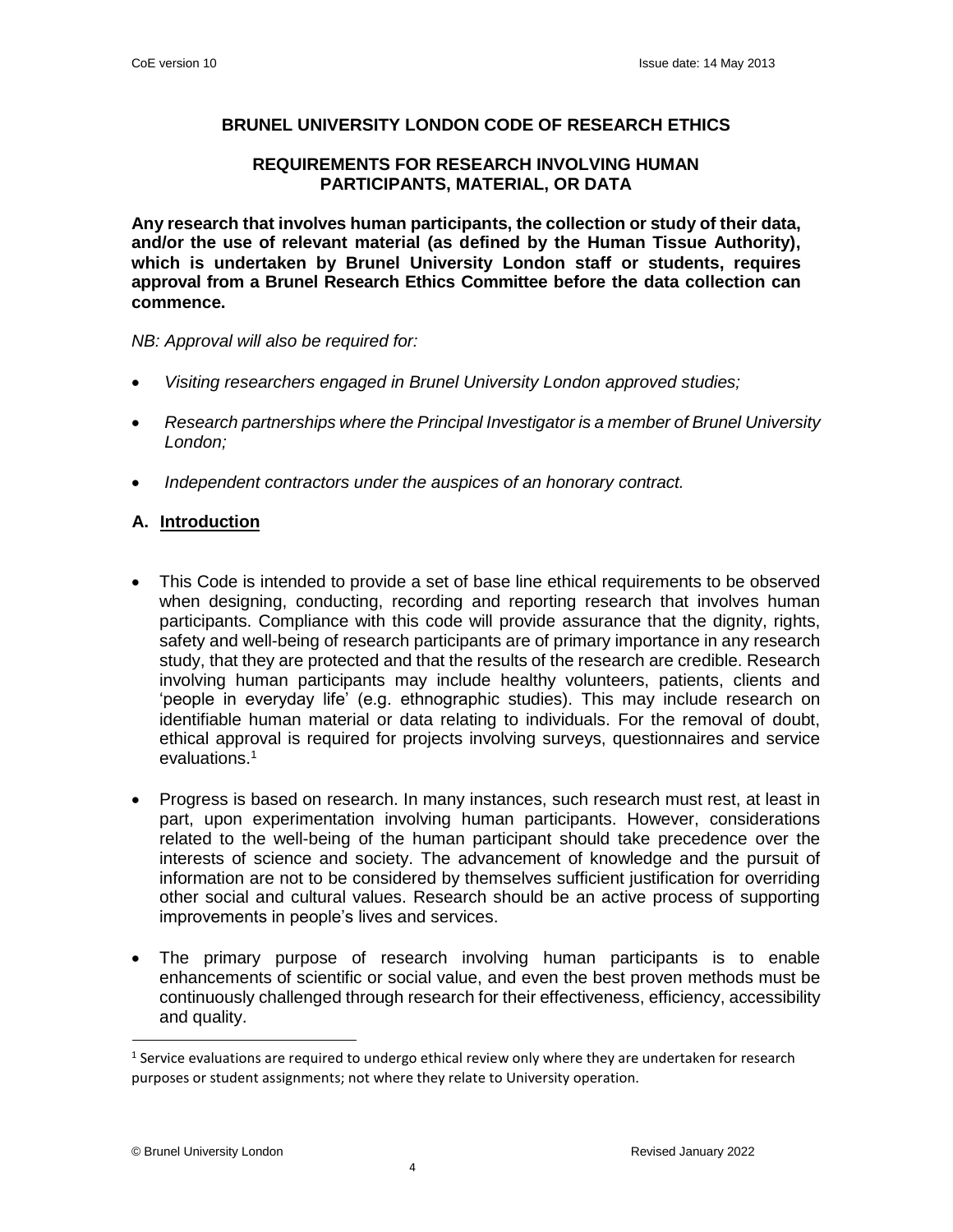- All research will have some degree of potential risk and should have some degree of benefit.
- Research is subject to ethical standards that promote respect for all human beings and protect their health and rights and freedoms. Ethical standards should not only be considered in a protective role. The procedures should, wherever possible, be enabling and inclusive, allowing participants to decide for themselves whether they wish to be involved.
- The ethical implications of research should be considered at all stages of the research process, not simply at the initial stage of obtaining approval.
- Some research populations are potentially vulnerable and at greater risk of harm and so need special protection and additional safeguards. Special attention is also required for those participants who cannot give consent for themselves, for those who may be subject to giving consent under duress or due to an imbalance of power, and for those for whom the research is combined with professional care.
- Research investigators have a responsibility to d be aware of the ethical, legal and regulatory requirements for research on human participants in the United Kingdom as well as applicable international requirements.
- Those undertaking research must respect the diversity of human culture and conditions and take full account of ethnicity, gender identity, disability, age and sexual orientation in its design, undertaking and reporting. Researchers should take account of the multicultural nature of society. It is particularly important that the body of research evidence available to policy makers reflects the diversity of the population. A failure in this area could have significant ramifications including non-compliance with the legal obligations of the Equality Act 2010 and an increased risk of the University and investigators facing legal claims for compensation.
- •

# <span id="page-4-0"></span>**B. Ethical Principles of All Research involving Human Participants**

# Basic Principles

- 1. It is the duty of the researcher to protect the life, health, privacy and dignity of the dignity, rights and freedoms of any research participant. Research involving human participants should be conducted only by appropriately qualified persons and/or under the supervision of a competent person. The responsibility for the participant must always rest with the researcher and never with the participant, even where the participant has given consent.
- 2. Research using human participants is only justified if there is a reasonable likelihood that the populations within which the research is carried out stand to benefit from the results of the research. This may not necessarily mean that the participants themselves will benefit directly from taking part in a study. The benefits, risks, burdens and effectiveness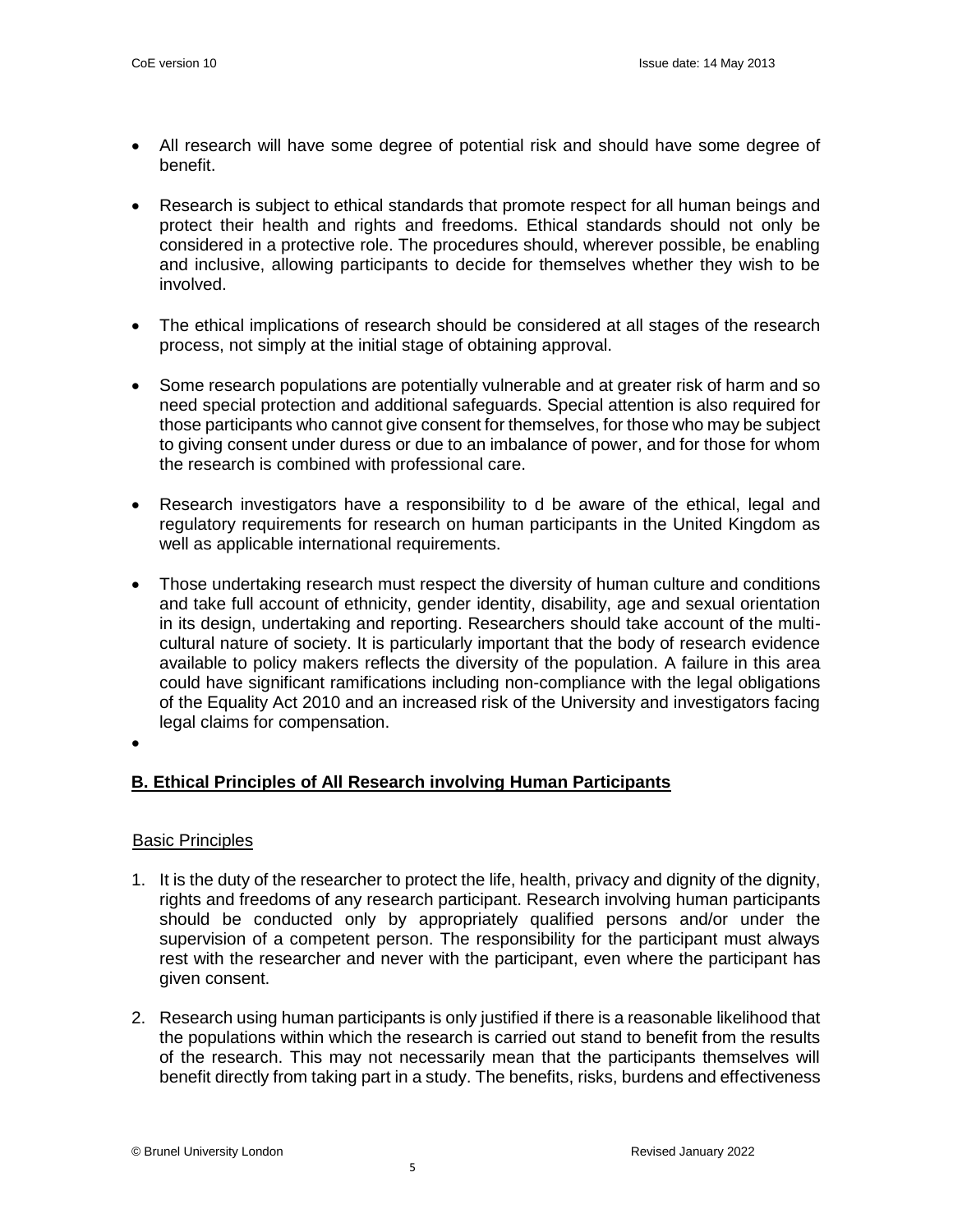of a new method should be tested against those of the best current method(s). If no proven method exists, this does not preclude the undertaking of such research, provided that suitable safeguards are in place.

- 3. All research involving human participants must conform to generally accepted scientific principles, and be based on a thorough knowledge of the literature and any other relevant sources of information. Research which duplicates other work unnecessarily or which is not of sufficient quality to contribute anything useful to existing knowledge is itself unethical (except where this is necessary for teaching purposes, in which case the risks should be minimal).
- 4. The design and performance of each study involving human participants must be clearly formulated in a research protocol. The research protocol must always contain a statement of the ethical considerations involved and must indicate that there is compliance with the principles enunciated in this Code. Protocols which have been approved by a Research Ethics Committee (REC) must be adhered to, and changes cannot be implemented without the prior approval of the same REC. No changes in protocol are to be put into effect without formal approval, except where necessary to eliminate immediate risk of harm to participants or the researcher(s).

#### <span id="page-5-0"></span>Risk assessment

- 5. Researchers should abstain from engaging in research projects involving human participants unless they are confident that the risks involved have been adequately assessed and can be satisfactorily managed. Researchers should cease any investigation if the risks, to participants or to the researchers, are found to outweigh the potential benefits.
- 6. In designing any research project, a researcher must pay sufficient attention to any risks that may occur. These include risks to which participants, researchers or others may be exposed. In all cases it is the responsibility of the researcher to identify risks and propose mitigating actions. Some risks will fall into the category of ['health and safety'](https://intra.brunel.ac.uk/safety/Pages/default.aspx) and here standard procedures laid down by the University should be followed.
- 7. It is important when assessing risks to consider not only the likelihood of them occurring, but their impact upon the project, researcher, participants or others. Having identified a risk, the researcher must then decide what actions have been (or will) be taken in order to lessen the likelihood that the event will occur, or to reduce the impact to a minimal level if it does. It is worth appreciating that people vary widely in their attitude to risk, and this may lead researchers in particular to accept levels of risk that are higher than desirable, either because they are highly motivated to undertake the research and will accept high personal risk factors, or sometimes just because they are less experienced. It is therefore recommended that risks are discussed within the project team, and where appropriate with the [Health, Safety and Environment Team,](https://intra.brunel.ac.uk/safety/Pages/default.aspx) as widely as practical. Where risks are identified that require specialist knowledge to mitigate such as privacy risks, it is the responsibility of the researcher to seek this advice **before** the research commences.
- 8. The Research Ethics Committee will closely examine the potential risks of a project, and may request additional information or more robust control measures. If the risks are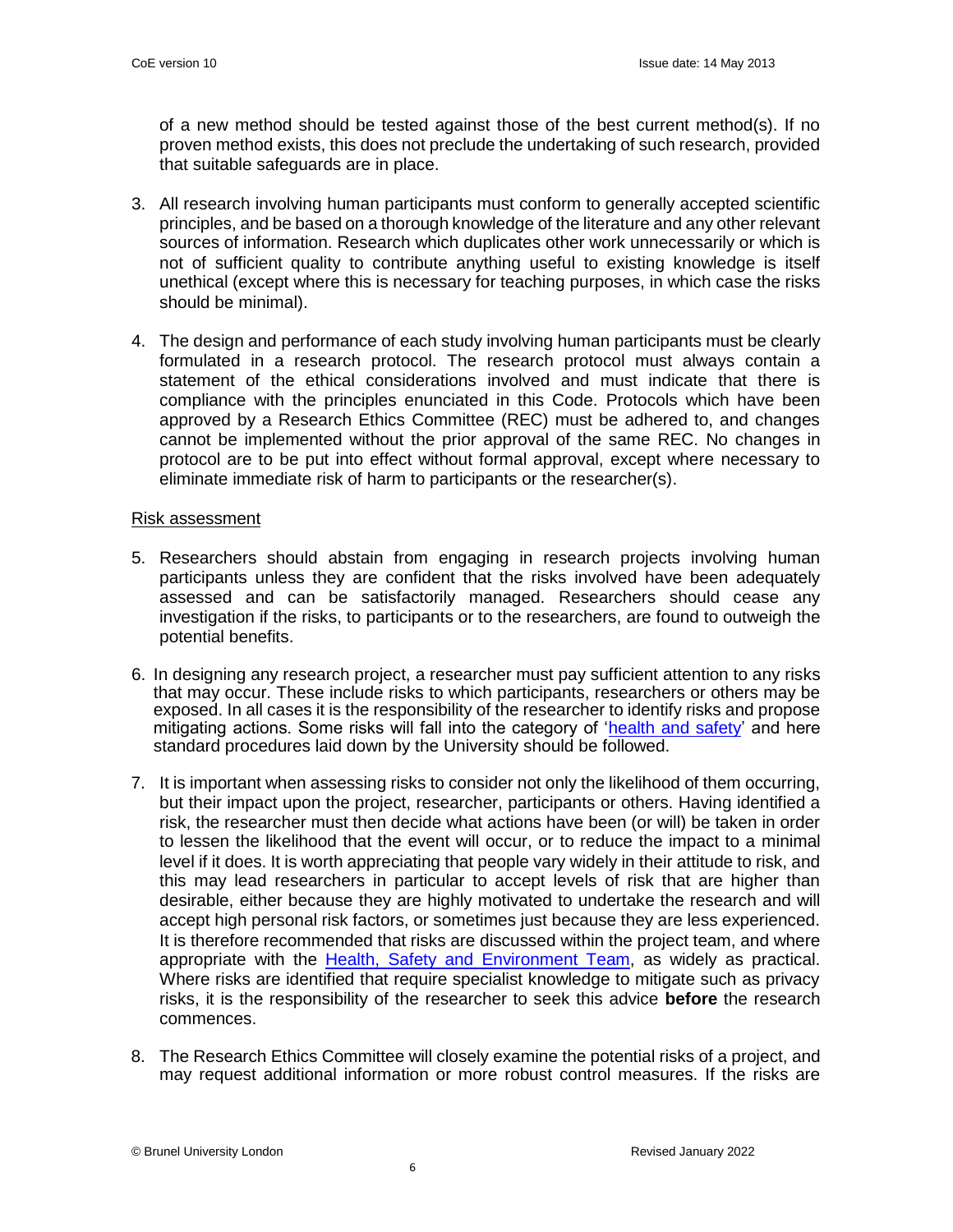deemed to be too severe, either to participants or the researcher(s), ethical approval will be withheld.

- 9. When completing a risk assessment as part of an application for research ethics approval, researchers should outline all potential risks to participants and researchers, and others (e.g. members of the public) and state how these risks will be minimised and managed. The risks to participants should be clearly explained in the Participant Information Sheet, so that potential participants can understand any potential risks before consenting to take part in the research.
- 10. Consideration should be given to the procedures in place for handling unexpected disclosures by a participant in an interview or questionnaire (for example, potential harm to the participant or others, poor professional practice or commission of an offence). The REC will want to know how the researcher intends to handle such an event, and the arrangements in place for supporting the participant and the researcher. The Participant Information Sheet should set out what will happen in the event of such a disclosure.
- 11. Researchers should consider risks to themselves as well as the participants. This may include a variety of risks including but not limited to: loss of data in relation to legal obligations[, lone working](https://intra.brunel.ac.uk/safety/policiesandguidance/_layouts/15/WopiFrame.aspx?sourcedoc=%7bD62F908A-23C7-4A67-BD82-41B5290325B1%7d&file=Lone%20Working_%202019.pdf&action=default) and the potential need for personal security measures, working with biological materials, geographic/location risks, psychological harm/distress, etc.

The Social Research Association  $(SRA)^2$  defines potential considerations as follows:

- Risk of physical threat or abuse
- Risk of psychological trauma, as a result of actual or threatened violence or the nature of what is disclosed during the interaction
- Risk of being in a compromising situation, in which there might be accusations of improper behaviour
- Increased exposure to risks of everyday life and social interaction, such as road accidents and infectious illness
- Risk of causing psychological or physical harm to others.

If the research involves medical intervention, additional risks must be considered.

12. If the research will take place in the field or in a laboratory for example, an appropriate Health and Safety Risk Assessment must be completed (including but not limited to a travel risk assessment, a location safety assessment). Researchers should consider any risks associated with the use of equipment, or the administration and use of drugs, if applicable. The safety of participants and of researchers and other staff must be given priority at all times.

#### <span id="page-6-0"></span>Safety

 $\overline{a}$ 

13. Research may be undertaken in regions or environments with their own unique risks, or research may involve the use of potentially dangerous or harmful equipment, substances or organisms. The safety of participants and of researchers and others must be given

<sup>&</sup>lt;sup>2</sup> [SRA Code of Practice for the Safety of Social Researchers](https://the-sra.org.uk/common/Uploaded%20files/SRA-safety-code-of-practice.pdf)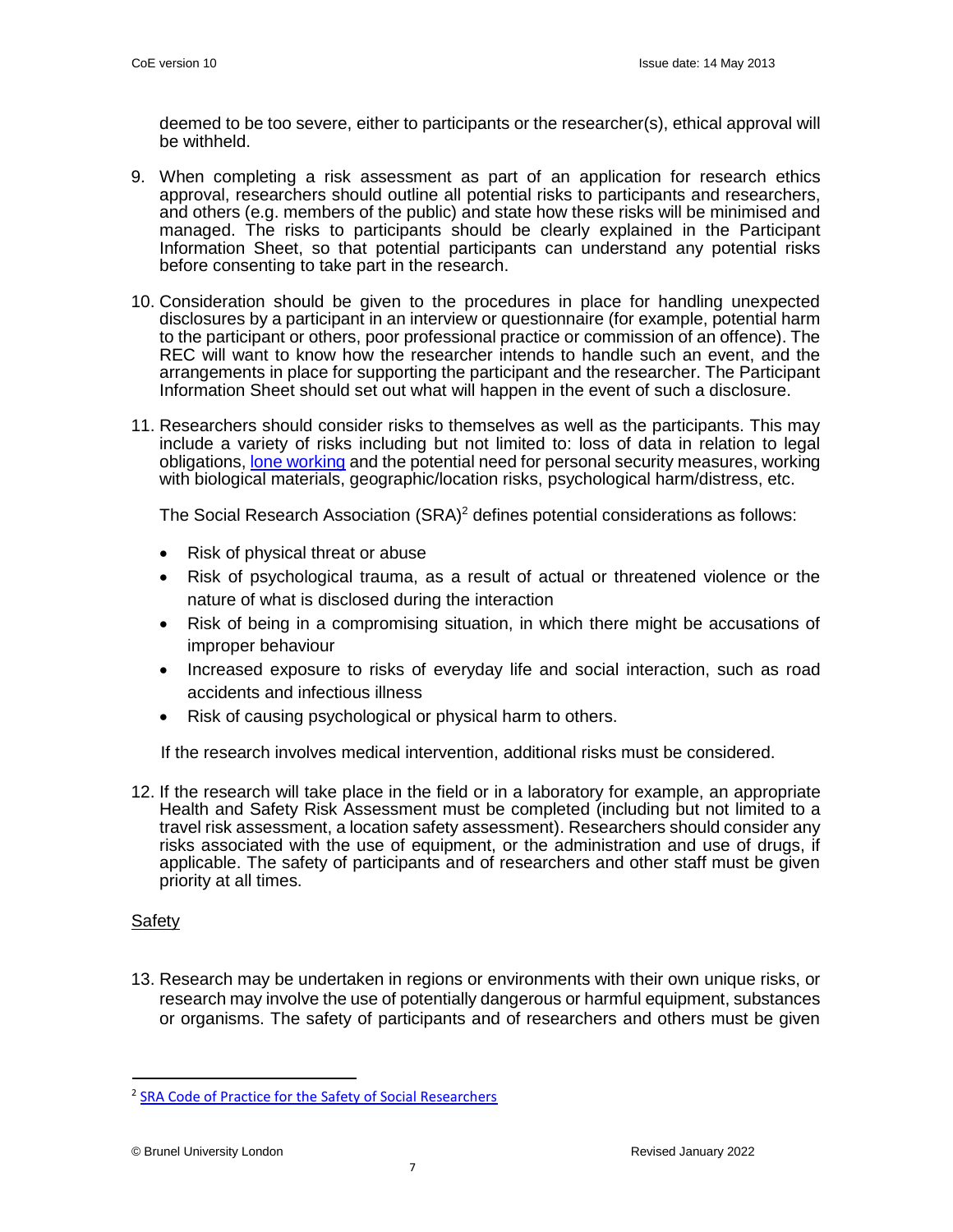priority at all times, and health and safety regulations and guidance must be strictly observed.

14. Appropriate caution must be exercised in the conduct of research, particularly when undertaking biological studies including but not limited to the use of pathogenic organisms, genetically modified organisms or cells, or any biotechnological processes. Appropriate permissions and licensing must be in place, as well as the correct level of containment for the protection of humans, animals and the environment (please contact the [Health, Safety & Environment Team](https://intra.brunel.ac.uk/safety/Pages/default.aspx) for further advice).

#### <span id="page-7-0"></span>Information on the research

- 15. Unless otherwise justified, in any research involving human participants, each potential participant must be adequately informed of:
	- the aims
	- methods
	- sources of funding
	- any possible conflicts of interest
	- institutional affiliations of the researcher
	- the anticipated benefits and potential risks involved in the study, and
	- any discomfort it may entail.
	- what information will be collected about the participant
	- how the information will be used
	- if the data will be shared and who with
	- how the data is secured
	- how to exercise their information rights

The participant must be informed of the right to abstain from participation in the study without consequence or to withdraw consent to participate at any time without penalty (or be clearly informed at which point in the study this will no longer be possible, e.g. pooled or anonymised data or samples).

# <span id="page-7-1"></span>Voluntary participation and informed consent

16. As a default position, participants must normally be informed volunteers and all studies must have appropriate arrangements for obtaining written consent.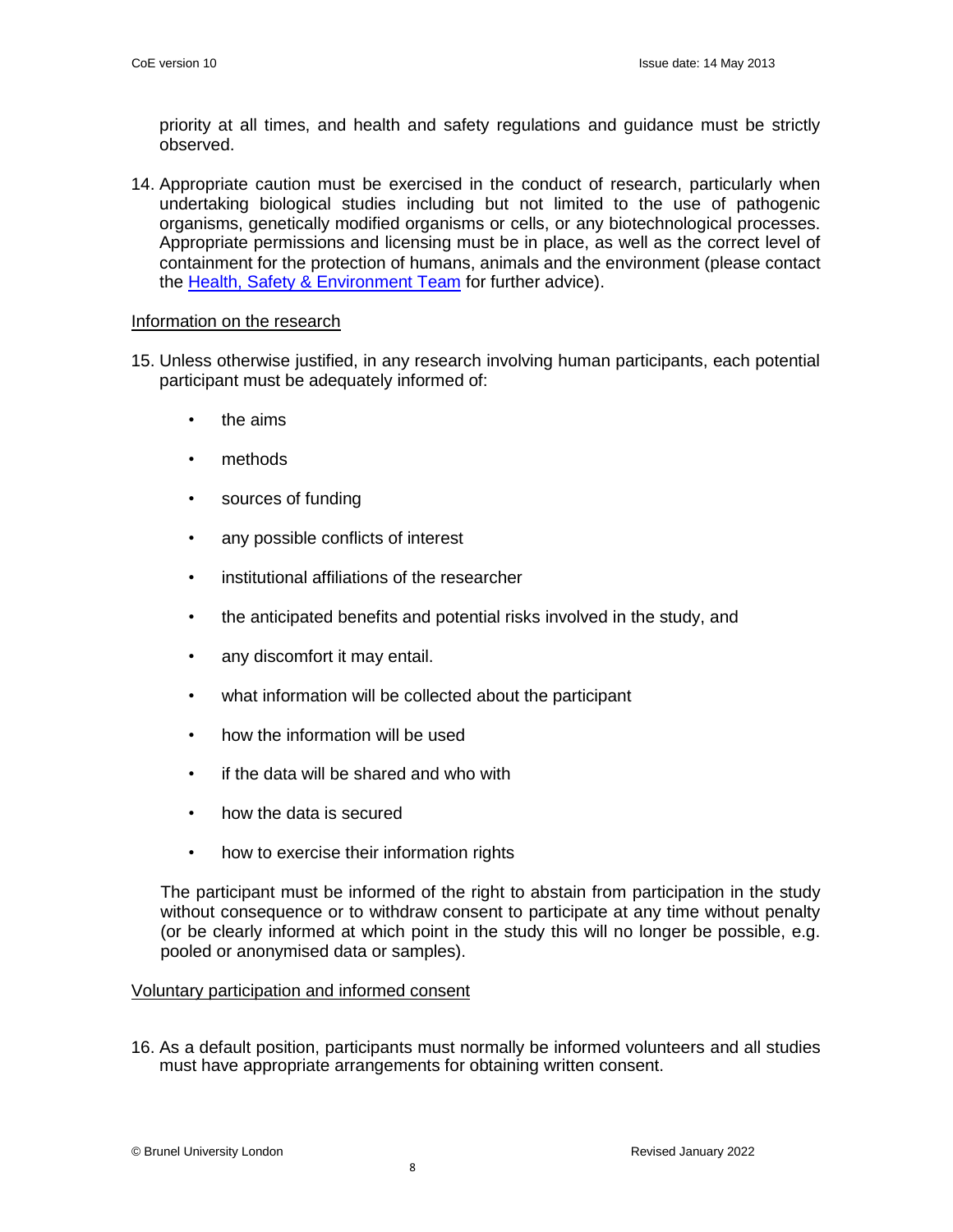- 17. In order for consent to be valid, it must be clear and specific what the research participant is consenting to. When providing information to the participant, this should be provided in plain English, and wherever possible, without the use of scientific language that the participant may not understand.
- 18. After ensuring that the participant has understood the information, the researcher should then obtain the participant's freely-given informed consent, normally in writing. If the consent cannot be obtained in writing, the researcher must provide evidence that the potential participant has been appropriately informed. Consent may, in relevant instances such as longitudinal studies, need to be an ongoing and task-specific process, rather than a final consent to participate in the whole investigation. On-going support and advice may need to be considered.
- 19. When obtaining informed consent for the research project the researcher should be particularly cautious if the participant is in a dependent relationship with the researcher or may consent under duress; Such circumstances will usually be unethical and should be avoided. In cases where there is a risk of undue pressure to participate, the informed consent should be obtained by a well-informed person who is not engaged in the investigation and who is independent of this relationship. Where the nature of the research is such that informing participants before the study is carried out might render the results invalid, for example within aspects of the cognitive and social sciences, there must be appropriate explanations provided to the research ethics reviewer. Researchers must provide convincing reasons why such research should proceed without the necessary informed consent. Moreover, where data has been obtained in such a manner, consideration should be given as to whether and how such individuals might be invited to give their consent to the use of data so obtained. Researchers must not mislead participants if it is thought that prior permission will not be obtained. Studies based on observation in natural settings must respect the privacy and psychological wellbeing of the individuals studied. Unless those observed give their consent to being observed, observational research is only acceptable in public situations where those observed would expect to be observed by strangers. Additionally, particular account should be taken of local cultural values and of the possibility of intruding upon the privacy of individuals who, even while in a normally public space, may believe they are unobserved.
- 20. Whilst it is considered ethically acceptable for academic staff to request an undergraduate or postgraduate student to participate in research, the student must be assured that, by declining to participate in a particular procedure, his/her assessment will in no way be adversely affected, and that undue academic pressure or financial inducement shall not be brought to bear. It is unlawful to induce consent where such consent cannot be freely given and withdrawn without detriment.

# <span id="page-8-0"></span>The participants

# *Healthy volunteers*

- 21. It is unlikely that healthy volunteers will benefit directly from taking part in research. They may therefore be more difficult to recruit. The following points should be noted:
	- There must be no pressure to volunteer, for example arising out of some obligation;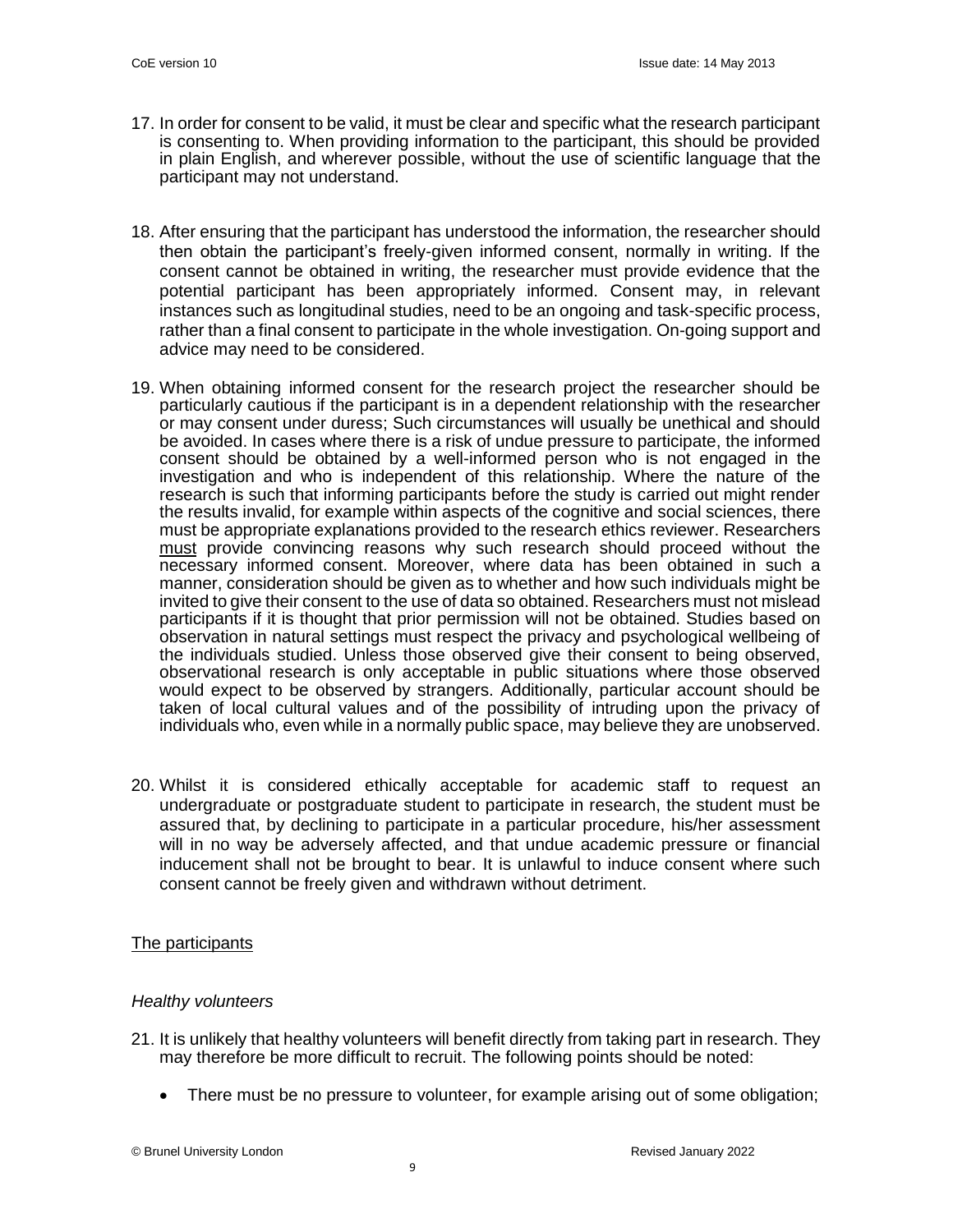- Recruitment should be public, i.e. by appeal to a cohort rather than individual, private recruitment;
- The term 'healthy' requires specific definition for the purposes of the study.

#### *Recruitment of professionals or experts*

22. You may be seeking to conduct research involving participants who are members of professional groups. Members of professional groups are known in the sense that their names appear in a public register. It is the responsibility of the researcher to acknowledge the source of the name and address of such members in a covering letter which should accompany any invitation, and permission should be sought from the relevant institution or authority to seek and release information.

#### *Patients*

23. A patient is an individual who is receiving or is registered to receive medical care, and who is to be recruited due to their status as a patient. It must be noted that a patient's ability to consider the implications of involvement in the research may be impaired. Patients may be dependent upon health practitioners – a sense of obligation might therefore be present, and such a conflict of interest may need to be considered when formulating the research proposal. Research involving patients under the care of the National Health Service (NHS) will normally be subject to review by the Health Research Authority (HRA) and/or an NHS Research Ethics Committee. Research ethics applications should be submitted via BREO for review by a Brunel REC prior to submission to the HRA/NHS.

#### Vulnerable participants

24. Participants are deemed to be vulnerable either on the basis of capacity to consent or on a contextual basis. Vulnerability on the basis of capacity is governed by a number of separate provisions. The following are of particular importance to note:

#### *Children*

- 25. ['Gillick competent'](https://www.nspcc.org.uk/preventing-abuse/child-protection-system/legal-definition-child-rights-law/gillick-competency-fraser-guidelines/) children (i.e. those who, although under 16, are deemed to have a sufficient understanding to give consent in their own right) should be selected before younger children. Competence involves:
	- The ability to understand information;
	- The belief that the information applies to oneself;
	- The ability to retain, ask questions about and reflect upon the information long enough to make a decision.

Before undertaking research involving children, the investigator must ensure that:

- There is sufficient reason to involve children (meaning the research would not be equally well carried out with adults);
- The purpose of the research is to obtain knowledge relevant to the needs of children;
- A parent or guardian of each child has given permission;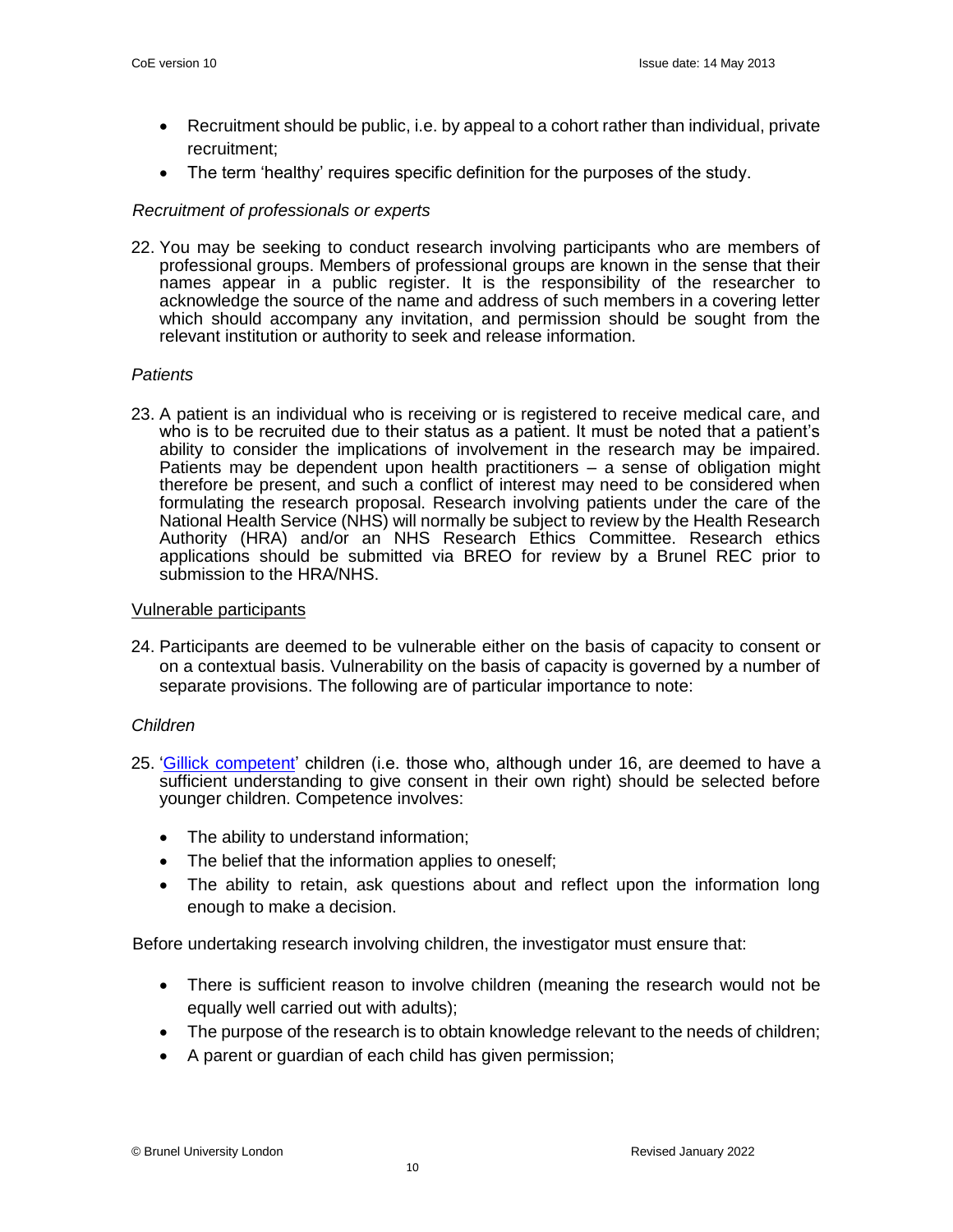- The agreement (known as assent) of each child has been obtained to the extent of the child's capabilities;
- A child's refusal to participate or continue in the research must always be respected.

Remember that unless a parent, guardian or teacher will be present at all times, a [Disclosure and Barring Service](http://www.brunel.ac.uk/study/admissions/professional-course-requirements/Disclosure-and-Barring-Service-DBS) (DBS) check will need to be carried out for researchers working with children. No research can commence until a DBS check has been completed.

- 26. For the purposes of Brunel University London policy, a child is deemed to be any individual below the age of 18. Please see University [guidance](https://intra.brunel.ac.uk/m/UREC/_layouts/15/WopiFrame.aspx?sourcedoc=/m/UREC/Forms%20Policies%20and%20Procedures/Policies/Definition%20of%20a%20child.pdf&action=default) on research involving participants aged between 16 to 18 years. Normally, research involving children requires the consent of an adult with parental responsibility or relevant other. That said, it is best ethical practice to involve the child in an appropriate discussion about taking part in the study, in a manner appropriately tailored to the age and understanding of the child. Written evidence of the assent of the child themselves should also normally be obtained.
- 27. Researchers will be required to explicitly justify why it is considered essential to conduct the proposed research using children. This justification should be included in the research ethics application.
- 28. Care should be taken in the drafting of appropriately designed Participant Information Sheets and Consent Forms, ensuring they are age-appropriate.
- 29. Any safeguarding requirements and DBS clearances should be considered at the proposal stage.

#### *Mental Capacity Act 2005*

- 30. For a research participant who lacks capacity to give valid consent, the researcher must act in accordance with the provisions of the [Mental Capacity Act 2005.](https://www.legislation.gov.uk/ukpga/2005/9/contents) The Act applies to all decisions taken on behalf of people who permanently or temporarily lack capacity to make decisions for themselves, including decisions to involve such individuals in research. All researchers working with participants who lack, or may lack, capacity need to be aware of its underlying principles and the statutory provisions relating to research.
- 31. Researchers should note that for research proposals intending to involve individuals coming within the definition of mental incapacity within the terms of the Act, research ethics approval will normally need to be obtained from a Health Research Authority authorised committee. Researchers should note that there are special statutory safeguards required in relation to the conduct of research intended to involve such individuals; see sections 30-33 of the Mental Capacity Act 2005 and appropriate guidance.
- 32. Research on individuals from whom it is not possible to obtain consent, including proxy or advance consent, should be done only if the physical or mental condition that prevents obtaining informed consent is a necessary characteristic of the research population. The scientific reasons for involving research participants with a condition that renders them unable to give informed consent must be stated for consideration and approval by the appropriate Research Ethics Committee.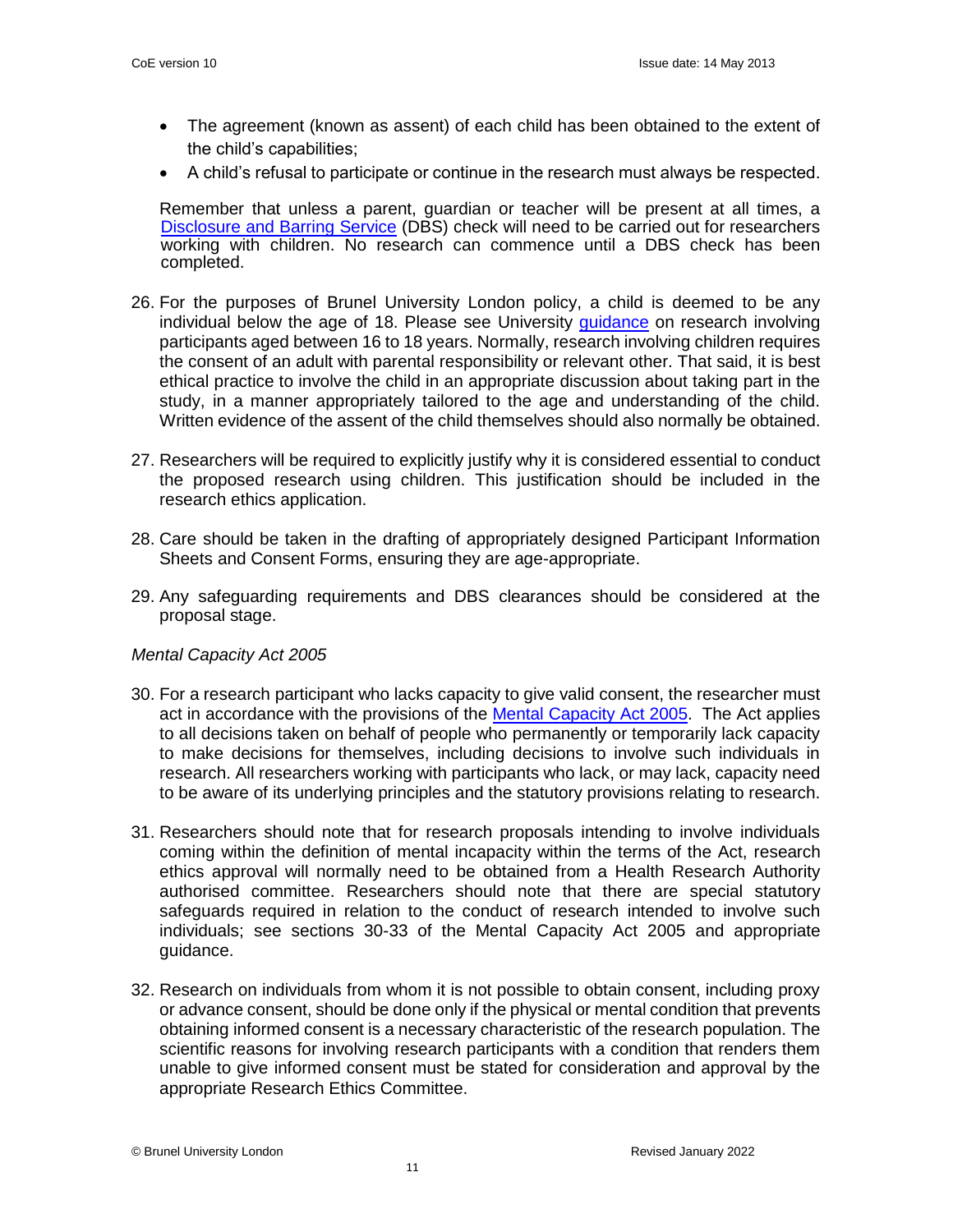33. For further information on recruitment of adults unable to consent for themselves, please see additional UREC [guidance.](https://intra.brunel.ac.uk/m/UREC/_layouts/15/WopiFrame.aspx?sourcedoc=%7b76B3EBEC-EAF4-422E-AF8F-3E613023050B%7d&file=Adults%20unable%20to%20consent%20for%20themselves.pdf&action=default)

#### *Older people*

34. Particular care should be taken if the person is living in long-stay accommodation or a residential home. Engagement with the Mental Capacity Act 2005 should be considered, and any risks associated with consent and/or safeguarding considered.

#### Contextual vulnerability

- 35. Contextual vulnerability is likely to arise where there is a perceived imbalance of power and control between the researcher and the intended participant. Indicative examples include:
	- Students (for research undertaken by academic staff or senior peers)
	- Members of the Armed Forces
	- **Prisoners**
	- Asylum seekers/refugees
	- **Employees**
	- Care home residents
	- Patients undergoing medical care
	- Participants with disabilities
	- Victims of crime

In these cases, potential participants may feel undue pressure to participate based on the perceived status of the researcher or affiliate. This needs to be carefully mitigated.

36. Vulnerability is not to be confined to matters relating to capacity. The giving, or withholding, of fully informed consent is potentially liable to be compromised in varying degrees in a wide variety of interactions between the research and the potential research participant, where there is a potential power imbalance allowing for an inference of undue influence. In such circumstances, there is a heightened responsibility to ensure that extra care is taken in the provision of information about the research, and promoting the individual's autonomy when seeking consent.

*Others who may be considered vulnerable*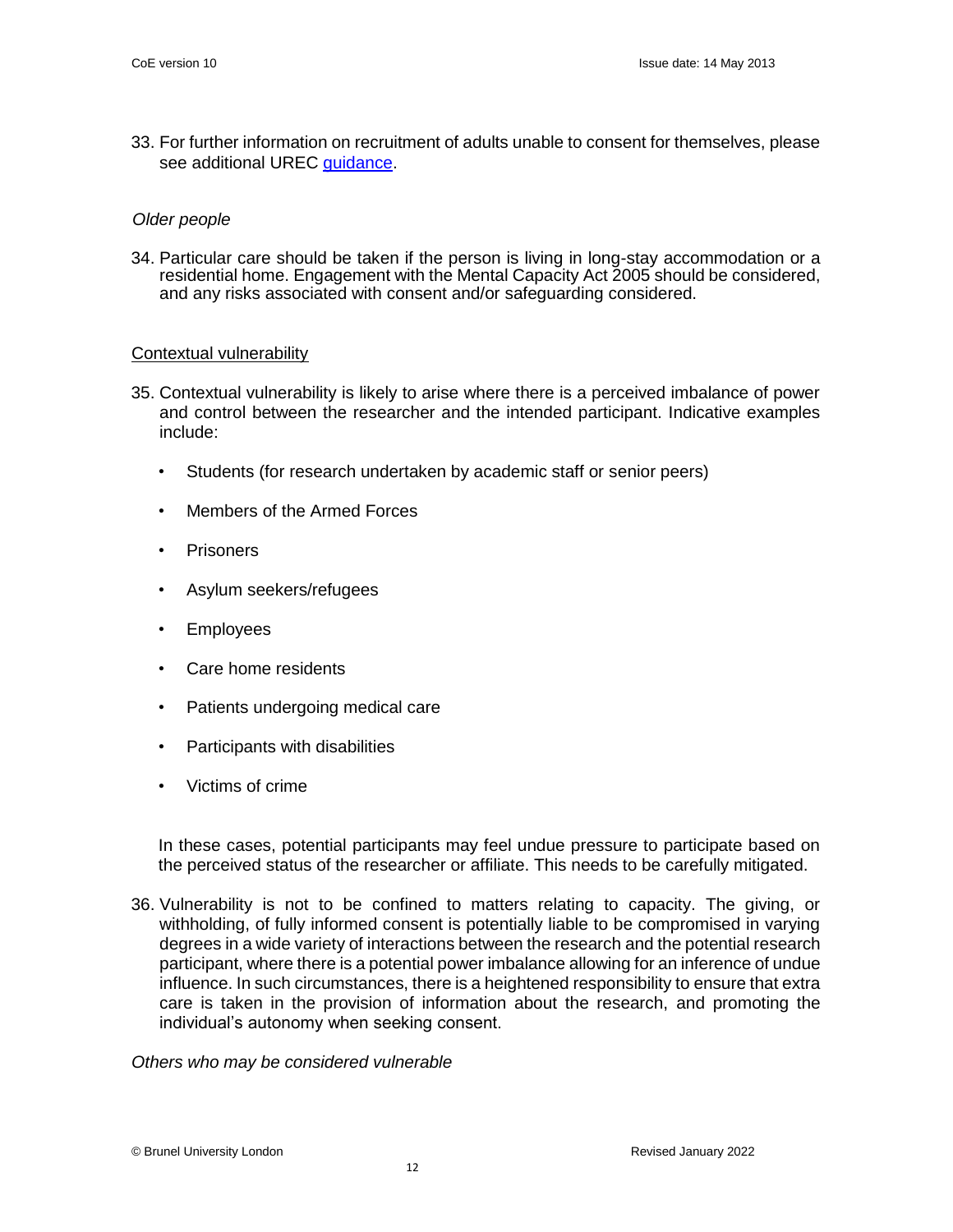37. Some participants may be considered vulnerable for reasons unrelated to capacity or context. Members of closed or remote communities, or those who have undergone trauma, are examples of this. Researchers must consider the circumstances of their target population and take steps to protect their welfare as appropriate to their individual needs. Research ethics committee reviewers will expect to see evidence of such consideration when reviewing research proposals.

#### Research involving human tissue

38. It should be noted that this area of research is governed by the Human Tissue Authority and Human Tissue Act 2004. Special procedures are required for research involving ['relevant material'](https://intra.brunel.ac.uk/safety/PublishingImages/Pages/Human-Tissue-Authority/List_of_materials_considered_to_be_relevant_material_under_the_Human_Tissue_Act_2004.pdf) which includes most human tissue samples. Ethical approval will be required in all cases; please refer to the University [Code of Practice on Working with](https://intra.brunel.ac.uk/safety/Human%20Tissue/_layouts/15/WopiFrame.aspx?sourcedoc=%7bCC0855F8-9C20-41D9-B81C-A87B44119606%7d&file=BUL%20COP%20-%20working%20with%20Human%20Tissue%20Samples%20-%202020.docx&action=default&DefaultItemOpen=1)  [Human Tissue](https://intra.brunel.ac.uk/safety/Human%20Tissue/_layouts/15/WopiFrame.aspx?sourcedoc=%7bCC0855F8-9C20-41D9-B81C-A87B44119606%7d&file=BUL%20COP%20-%20working%20with%20Human%20Tissue%20Samples%20-%202020.docx&action=default&DefaultItemOpen=1) for guidance on seeking approval for such research.

# <span id="page-12-0"></span>Confidentiality and anonymity

- 39. The use of personal information about research participants must comply with the obligations contained within the UK General Data Protection Regulation and Data Protection Act 2018. Every precaution must be taken to respect and safeguard the privacy of the participant, the confidentiality of the participant's data and to minimise the impact of the study on the participant's privacy, physical and mental integrity and personality. Personal information of any sort must be regarded as confidential and must not be disclosed outside of the research team of for the purposes of agreed collaborative research. Unless legally exempt, participants should know how information about them is used, and be able to consent to how it may be used. Normally, and unless legally exempt, researchers must ensure they have each person's explicit consent to obtain, hold and use personal information. All personal information must be coded or rendered anonymous as far as is possible and consistent with the needs of the study, and as early as possible in the data processing.
- 40. As a standard rule, all data provided by participants should be anonymised so that individuals cannot be identified, and their information should be kept confidential where possible. In can be argued that much of the reason we ethically scrutinise research is in order to protect the well-being and interests of those who make such research possible. This means honouring the trust that is placed in researchers by participants and being clear about how data will be used. Any data collected should only be used in the way described to participants, and for which fully informed consent has been obtained. There may be exceptions where anonymisation is not appropriate – such as personal accounts of historical events – where a participant may choose to be named in the research, but the informed choice must be theirs.

#### *Confidentiality*

41. Confidentiality relates to the protection of the data collected either verbally or in a recorded form. The researcher has a duty to make explicit what information can realistically be kept confidential and, where relevant, where the public interest in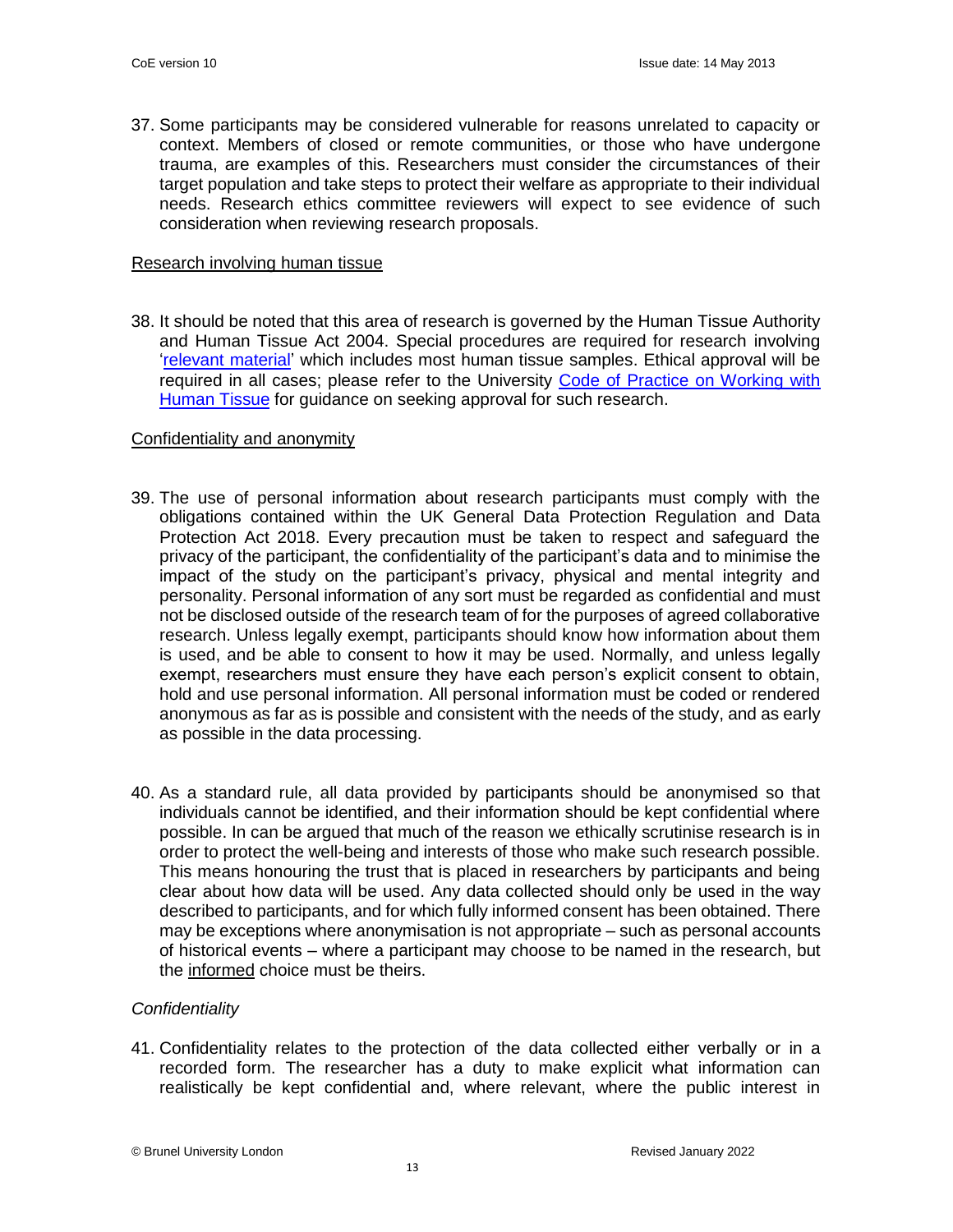disclosure is likely to override the duty of confidentiality. Researchers must therefore be careful not to make promises they cannot keep. A situation may arise in which a participant discloses information which gives a researcher cause for concern or the researcher may find themselves witness to an illegal or harmful activity. In such cases there may be an overriding duty to breach confidentiality in order to report something of greater importance, particularly if there is a concern that someone may be at risk of harm. If a research proposal presents a possibility of encountering these issues, researchers must ensure that measures are in place to help and support the participant(s). Where limits to confidentiality might arise, the potential participant should be informed of the nature of the limits before being asked to consent.

42. The researcher also needs to satisfy the research ethics reviewers as to precisely how security of data is to be assured, particularly in relation to the requirements of the Data Protection Act 2018 (DPA) and the General Data Protection Regulation (GDPR). This means making clear statements about how data will be stored and under what protection. Keeping participants' details together on a computer creates an immediate risk if not kept securely. Researchers must take steps to ensure data are stored securely, particularly if dealing with personal data.

Researchers will need to show clear evidence that:

- the personal information to be collected is needed to achieve the research purpose
- personal information will be kept confidential;
- data will be secured against unauthorised access;
- no individual will be identifiable from the published result without his/her explicit consent.

All data from which an individual is identifiable should be destroyed when no longer required. This does not apply to all research data (which should be retained in accordance with the Brunel Research Data Management Policy), but only to any information which may identify individual participants. In certain circumstances the researcher may wish/need to retain such data beyond completion (particularly for external scrutiny purposes). Here, all relevant persons (particularly the participant) must be made aware of the reasons for retention, and the circumstances where disclosure might occur. Written consent will be required.

#### *Anonymity*

43. To make data anonymous means to remove all identifying information about the contributor. Simply removing a name is not enough; participants may be concerned about being identified from many different factors of their identity, so anonymity can only be achieved by removing the name, address, job title and any other detail which may lead to identification.

Organisations can also be identified easily if, for example, the name is removed but the location is included. As many precautions as possible should be taken to protect anonymity where required, and the researcher should think carefully about the level of anonymity they can realistically provide.

#### *Pseudonymity*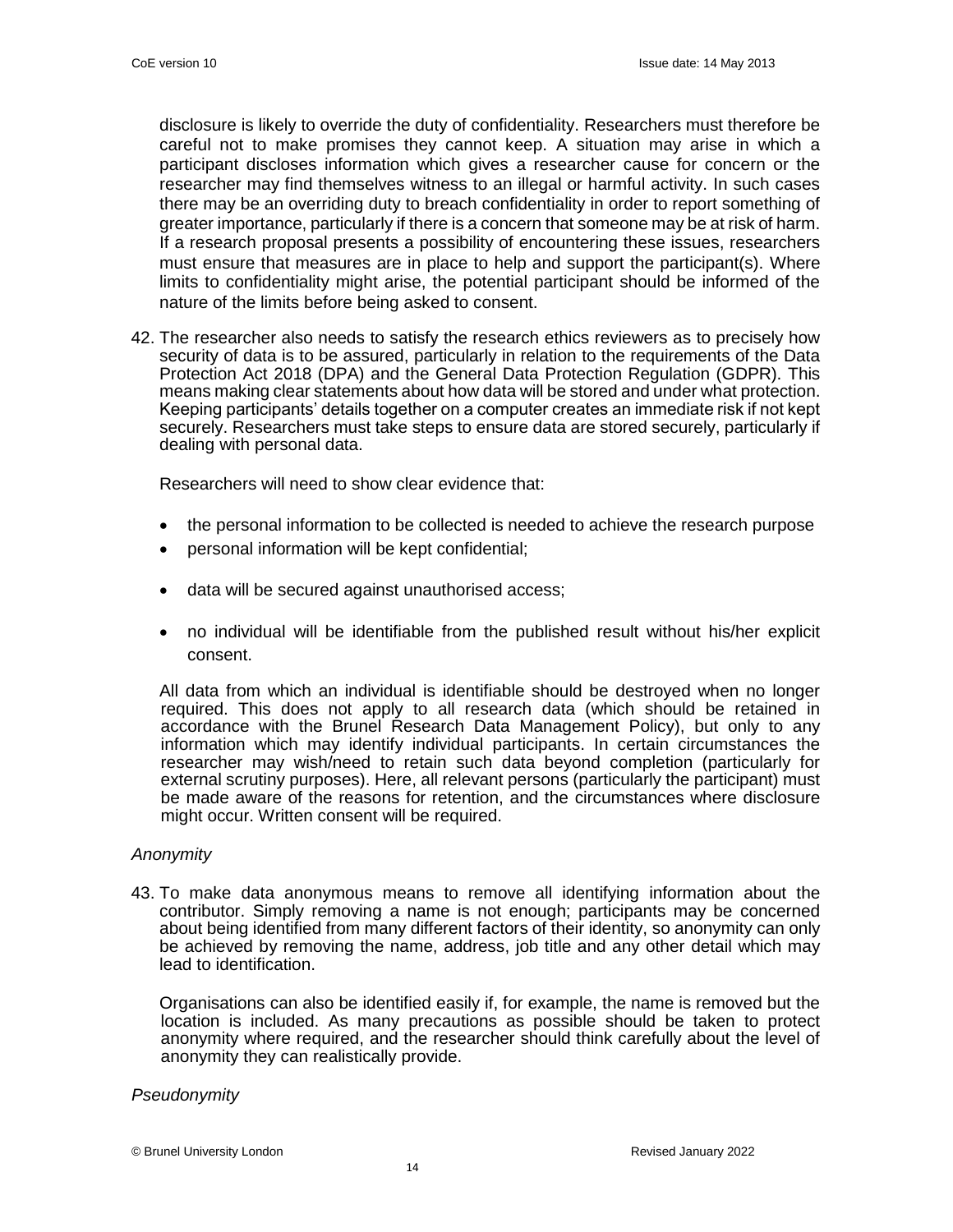44. Pseudonymisation is similar to anonymization in that, in the possession of the holder, the information cannot reasonably be used to identify an individual. However, it differs in that the original provider of the information may retain a means of identifying individuals. This will often be achieved by attaching codes, or other unique references to information, so that the data will only be identifiable to those who have access to the key or index. Pseudonymisation allows information about the individual to be linked in a way that true anonymization does not.

#### Recruitment of Participants

- 45. Where possible, potential participants should be given the opportunity to take a positive step to participate rather than be faced with the need to decline a direct approach. If a direct approach must be used due to the circumstances of the research, then efforts must be made to notify potential participants in advance of any 'doorstep' approach.
- 46. Care should be taken to select methods of recruitment that are feasible, contain an appropriate risk assessment e.g. the University Policy and [Field Work Policy,](https://intra.brunel.ac.uk/safety/policiesandguidance/_layouts/15/WopiFrame.aspx?sourcedoc=%7b4DD9B5D5-A9CC-4ACD-94A9-A6F534BF6C45%7d&file=Fieldwork_2018.doc&action=default) and conform to appropriate ethical standards and regulatory requirements where relevant. It should be noted that recruitment by use of the University global address list is contrary to the Computer Centre Acceptable Use Policy. If contact with a particular department within the University is preferred, permission will need to be obtained from the relevant Head of Department, who may give permission for a particular cohort to be contacted on the researcher's behalf.
- 47. If researchers intend to seek participants from outside the University, it is usually most efficient to go through a gatekeeper in the particular field. This will require an approach to a member of the relevant organisation to seek permission to contact their staff or members, or ask that they contact them on the researcher's behalf.
- 48. For further information on suitable recruitment methods, please see the UREC [guidance.](https://intra.brunel.ac.uk/m/UREC/_layouts/15/WopiFrame.aspx?sourcedoc=%7b40510EA3-7032-4B09-919F-9FCE1883D292%7d&file=Recruitment.pdf&action=default)

#### <span id="page-14-0"></span>Research integrity

- 49. The general principle of integrity should inform all research activities. Honesty is central to the relationship between the researcher, the participant and other interested parties.
- 50. Research outputs should contain acknowledgements of the work of others as appropriate. Particular care should be exercised to acknowledge the work of research students.
- 51. All staff and students have a responsibility to observe the highest standards of conduct. Please see the [Brunel Research Integrity Code of Practice](https://students.brunel.ac.uk/documents/Policies/2019-20/Research-Integrity-Code-of-Practice-2019.pdf) and the [Universities UK](http://www.universitiesuk.ac.uk/policy-and-analysis/reports/Documents/2012/the-concordat-to-support-research-integrity.pdf)  [concordat to support research integrity.](http://www.universitiesuk.ac.uk/policy-and-analysis/reports/Documents/2012/the-concordat-to-support-research-integrity.pdf) An online training module on research integrity is available via Blackboard Learn – Brunel Graduate School Research and Teaching Courses – Research Integrity.
- 52. There is not always a legal obligation for a researcher to report a crime if one is observed during the conduct of research. However, each project where this might occur must be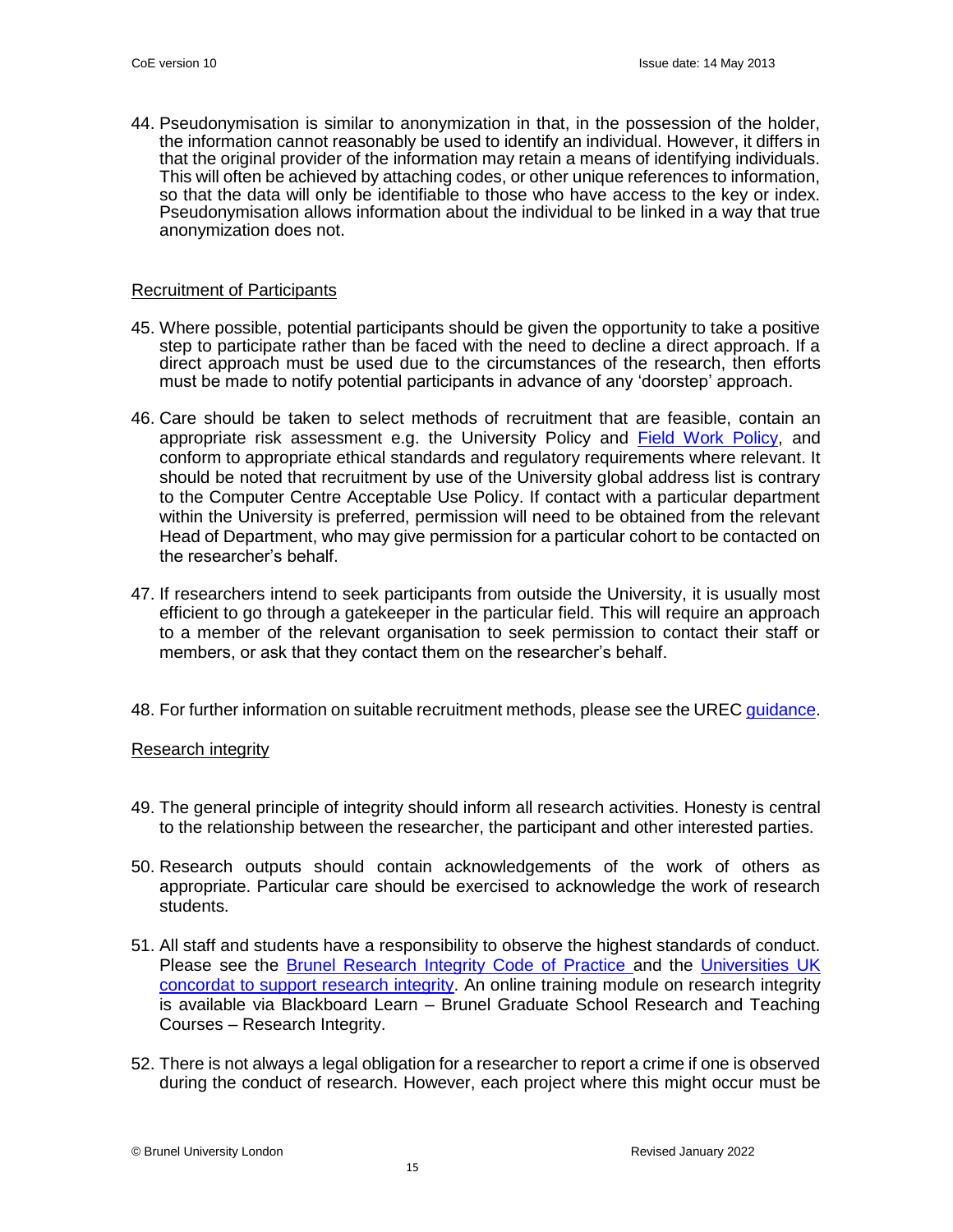risk-assessed and considered by the Research Ethics Committee on a case-by-case basis.

- 53. Brunel University London policy and procedures require that there be strict adherence to legal regulations governing the conduct of research, together with adherence to good research practice (this to include proper and appropriate conduct of research, together with professional integrity and honesty).
- 54. All offsite research undertaken outside the United Kingdom must comply with standards current in the UK and with the regulatory requirements of the country in which it takes place, and must include a thorough risk assessment (with consultation from the [Health,](https://intra.brunel.ac.uk/safety/Pages/default.aspx)  [Safety and Environment Team](https://intra.brunel.ac.uk/safety/Pages/default.aspx) as appropriate) and liaison with the University Insurance Officer to ensure that appropriate insurance is in place. Please see additional [guidance](https://intra.brunel.ac.uk/m/UREC/_layouts/15/WopiFrame.aspx?sourcedoc=%7b5BD84200-61A6-406F-86BA-4EA107EFF8A6%7d&file=Insurance%20for%20research.pdf&action=default) on insurance for research projects.
- 55. Research undertaken under the auspices of the University should meet, as a minimum, the research ethics standards expected by the University, regardless of its place of conduct. Thus, where data is collected outside the UK, the research will normally be expected to have received research ethics approval from a properly constituted and independent ethics committee in the country concerned, where such a committee exists to review the type of research being proposed, before final approval can be provided by the University. The Brunel REC must ensure that the local customs, laws and the rights of citizens are respected at all times.

56. It is the responsibility of the researcher to:

- check the requirements for the conduct of the proposed research, and for ethics review in the country concerned (including the seeking of advice from the proper authorities of the country in question);
- ensure appropriate visas have been obtained, where relevant. The University does not sanction research outside the United Kingdom where such visas are required unless these have been obtained and can be evidenced. The University expects the relevant University Research Ethics Committee to be provided with evidence of an ethical opinion from a local Research Ethics Committee (or similar body) where possible.
- If there is a lack of clarity about the relevant legal and regulatory requirements then further advice must be sought from the UREC.
- Ensure they are familiar with the following policies: [Research Data Management,](http://www.brunel.ac.uk/about/documents/pdf/RDM-Policy.pdf) [Research Misconduct,](http://www.brunel.ac.uk/about/documents/pdf/co18.pdf) [Open Access,](http://www.brunel.ac.uk/about/documents/pdf/Open-Access-Mandate.pdf) [Conflict and Declaration of Interest,](https://students.brunel.ac.uk/documents/Policies/conflict-and-declaration-of-interest-policy-november-2020.pdf) [Responsible Research Data and Guidance,](http://www.brunel.ac.uk/research/Research-Integrity/Responsible-Research) [Intellectual Property,](http://www.brunel.ac.uk/about/documents/pdf/intellectual-property-rights-policy.pdf) and Data [Protection.](http://www.brunel.ac.uk/about/administration/information-access/data-protection)

#### <span id="page-15-0"></span>Financial compensation

57. In cases where the proposal involves financial compensation to the participant, details relating to the amount and purpose of the financial compensation shall be notified at the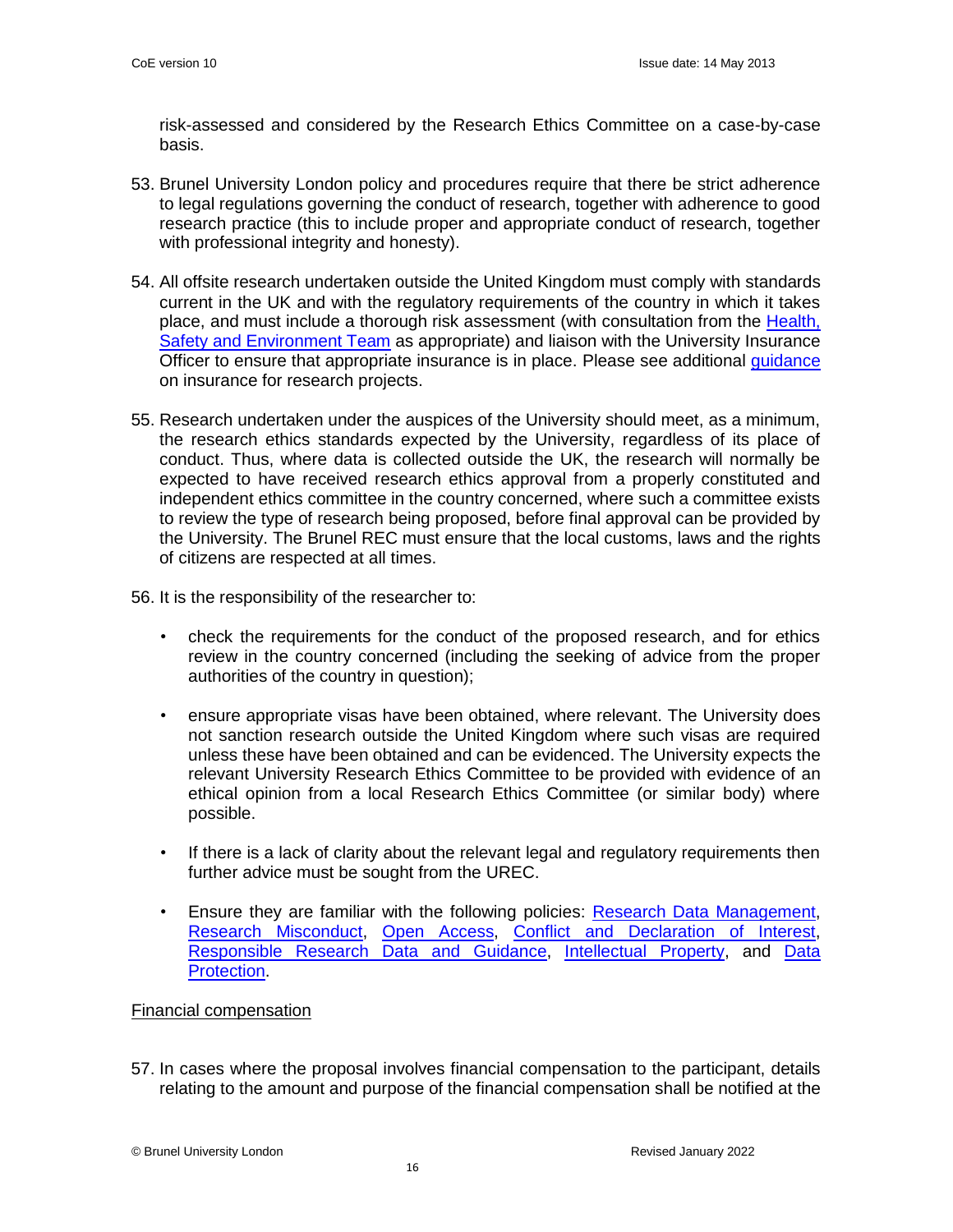time of the submission of the proposal (see the University's [Anti-Bribery Policy,](http://www.brunel.ac.uk/about/documents/pdf/anti-bribery-policy.pdf) incorporating the Policy and Procedures in Respect of Gifts and Hospitality). Financial inducement (i.e. a payment or reward which may influence the participant's decision or otherwise place the participant at risk, particularly if the participant may be considered vulnerable) is usually considered unethical. Any payment to be made to participants must be proportionate and not seek to induce participants to consent despite any known risks. Researchers are advised to seek guidance on this issue and make use of established frameworks for compensating research participants, particularly in health-related research; please seek advice from the UREC or the relevant College Research Office.

#### <span id="page-16-0"></span>Publication of results

- 58. It is an ethical requirement that the design and results of the research must, if possible, be published (with the exception of student projects). All those pursuing research must open their work to critical review through the accepted scientific and professional channels. Once established, findings must be made available to those participating in the research upon request and to all those who could benefit from them, through publication and/or other appropriate means.
- 59. Both authors and publishers have ethical obligations. In publication of the results, researchers are obliged to preserve the accuracy of the results. Negative as well as positive results should be published or otherwise be made publicly available. Researchers must not engage or collude in selecting methods designed to produce misleading results, or in misrepresenting findings by commission or omission. Sources of funding, institutional affiliations and any possible conflicts of interest should be declared in the publication. Reports of research not in accordance with the principles laid down in this Code should not be submitted for publication.

#### <span id="page-16-1"></span>Retention of records

60. Data collected in the course of research must be retained for an appropriate period to allow further analysis by the original or other research teams, subject to consent, and to support monitoring of good research practice by regulatory and other authorities; see the University [Research Data Management Policy.](http://www.brunel.ac.uk/about/documents/pdf/RDM-Policy.pdf)

#### <span id="page-16-2"></span>Conflicts of interest

61. Conflict of interest arises where a researcher's private interests diverge from and compete with his or her ethical responsibilities in the research endeavour, such that it might be reasonable to infer that the researcher's behaviour or judgement is likely to be motivated by such private, competing interests. Although a competing interest does not, of itself, imply wrongdoing, declaration and appropriate management of the issue is required where such an interest might reasonably be foreseen to unduly influence the researcher's overall ethical responsibilities. Please refer to the University [Conflict and](https://students.brunel.ac.uk/documents/Policies/conflict-and-declaration-of-interest-policy-november-2020.pdf)  [Declaration of Interest Policy.](https://students.brunel.ac.uk/documents/Policies/conflict-and-declaration-of-interest-policy-november-2020.pdf)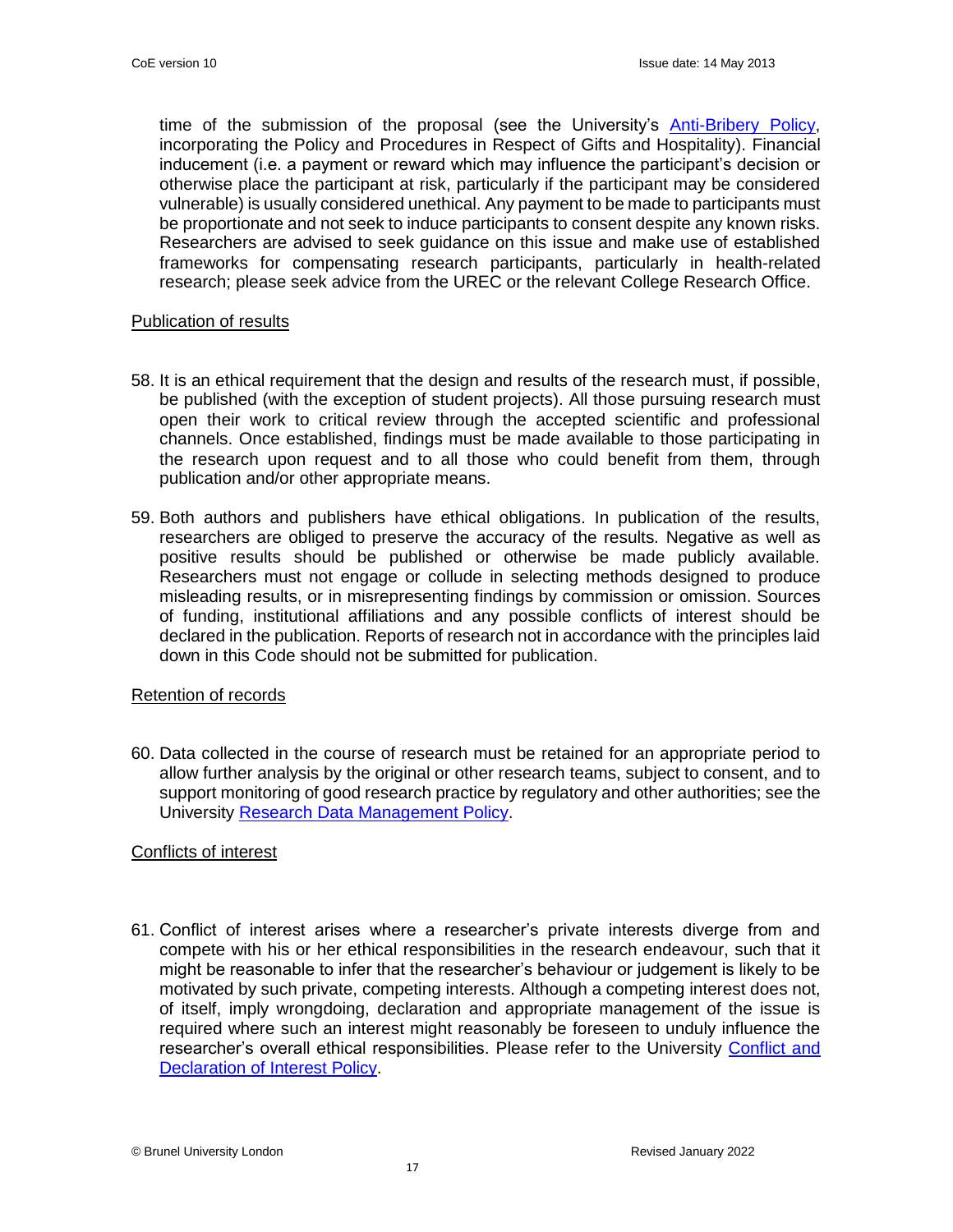- 62. The researcher may combine research with professional care only to the extent that the research is justified by its potential value. When research is combined with care, additional standards apply to protect human participants.
- 63. The researcher should fully inform the participant which aspects of the professional care are related to the research. The refusal of an individual to participate in a study must never interfere with the professional relationship with the patient or client.

# <span id="page-17-0"></span>**C. Specific standards for research governance**

- 64. In addition to the generic standards relating to ethics in research detailed above, legislative requirements and the regulations of statutory and professional bodies will also apply in specific research contexts. No single document can possibly detail these specific requirements. Links to a selection of other standards, legislation and guidance are given below.
- 65. Within the context of research involving NHS patients and/or persons lacking capacity within the meaning of the Mental Capacity Act 2005, the university researcher is required to make an application to the [Integrated Research Application System \(IRAS\)](http://www.myresearchproject.org.uk/) using the electronic form available on their website. Careful attention should also be paid to the Guidance provided by IRAS on the same website. Draft application form and documentation will require approval from a Brunel REC via BREO prior to submission via IRAS.
- 66. Research involving relevant material as classified by the Human Tissue Authority must be reviewed and approved by the relevant Designated Individual, and may require review by the University Research Ethics Committee together with the Human Tissue Act Sub-Committee (please seek advice from the research ethics team via email to [res](mailto:res-ethics@brunel.ac.uk)[ethics@brunel.ac.uk\)](mailto:res-ethics@brunel.ac.uk). Please refer to the University Code of Practice on Working with Human Tissue Samples for further guidance.
- 67. The EU Directive on [Good Clinical Practice in Clinical Trials](https://www.gov.uk/guidance/good-clinical-practice-for-clinical-trials) applies to work undertaken by university researchers as well as others. Universities should work with their NHS partners to develop joint quality systems.
- 68. Social Care research may require external review; please click [here](https://www.hra.nhs.uk/planning-and-improving-research/policies-standards-legislation/social-care-research/) for further guidance.
- 69. Research commissioned by or involving the Ministry of Defence will require external review by the [Ministry of Defence Research Ethics Committee.](https://www.gov.uk/government/groups/ministry-of-defence-research-ethics-committees) Draft application form and documentation will normally require approval from a Brunel REC via BREO prior to submission to the external REC.
- 70. Research involving prisoners or those engaged with Her Majesty's Prison and Probation [Service](https://www.gov.uk/government/organisations/her-majestys-prison-and-probation-service/about/research) will require external review by the HMPPS via IRAS. Draft application form and documentation will require approval from a Brunel REC via BREO prior to submission to the external REC.
- 71. All research carried out by Brunel University London staff and students must conform to the University Code. In addition, researchers are required to observe the ethical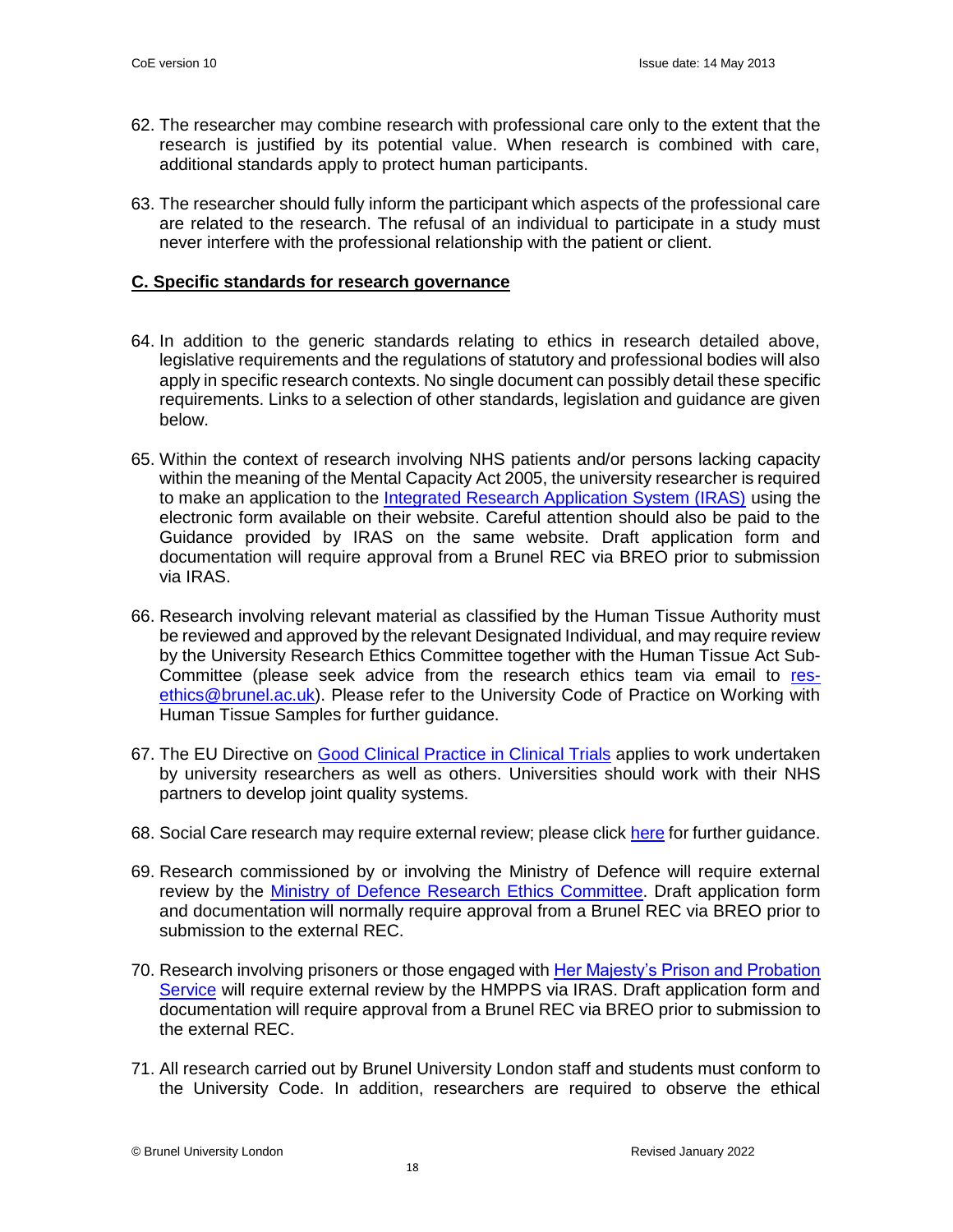guidelines established by the appropriate Society or professional body, as laid down from time to time.

# **D. Guidance on the research ethics approval process**

- 72. All applications for research ethics approval from a Brunel REC should be made via Brunel Research Ethics Online [\(BREO\)](https://breo.brunel.ac.uk/Account/Login). Please refer to your College Research Office for guidance on using the system. User quides for both applicants and reviewers provide basic instruction on using the system. Training is widely available for staff and students, and guidance is embedded within the BREO system and application form.
- 73. Researchers must comply with this Code (and all other relevant University policies) for the duration of an approved research project. Protocols which have been approved by a Research Ethics Committee (REC) must be adhered to throughout the life of the project, and changes cannot be implemented without the prior approval of the same REC. No changes in protocol are to be put into effect without formal approval, except where necessary to eliminate immediate risk of harm to participants or the researcher(s).
- 74. If the project is approved to run for a duration longer than one year, an [annual progress](https://intra.brunel.ac.uk/m/UREC/_layouts/15/WopiFrame.aspx?sourcedoc=%7b0DAAF3A7-B301-4740-8AE9-B2E80F3DCB31%7d&file=REC%20Progress%20Report%20Guidelines%20and%20pro%20forma.docx&action=default)  [report](https://intra.brunel.ac.uk/m/UREC/_layouts/15/WopiFrame.aspx?sourcedoc=%7b0DAAF3A7-B301-4740-8AE9-B2E80F3DCB31%7d&file=REC%20Progress%20Report%20Guidelines%20and%20pro%20forma.docx&action=default) must be provided to the relevant REC.
- 75. For the University review and approval flowchart see Appendix 2.
- 76. For specific guidance relating to College and UREC application and review procedures, see the [College Research Ethics Committees Standard Operating Procedures](https://intra.brunel.ac.uk/m/UREC/_layouts/15/WopiFrame.aspx?sourcedoc=%7b13E5A611-D881-4A5B-83D3-92BA3021F876%7d&file=College%20Research%20Ethics%20Committees%20SOPs_version%207.pdf&action=default) and the [University Research Ethics Committee Standard Operating Procedures.](https://intra.brunel.ac.uk/m/UREC/_layouts/15/WopiFrame.aspx?sourcedoc=%7bD4955CCE-579A-4F46-AFAF-853589830FA3%7d&file=UREC%20Standard%20Operating%20Procedures_Revised_Approved.pdf&action=default)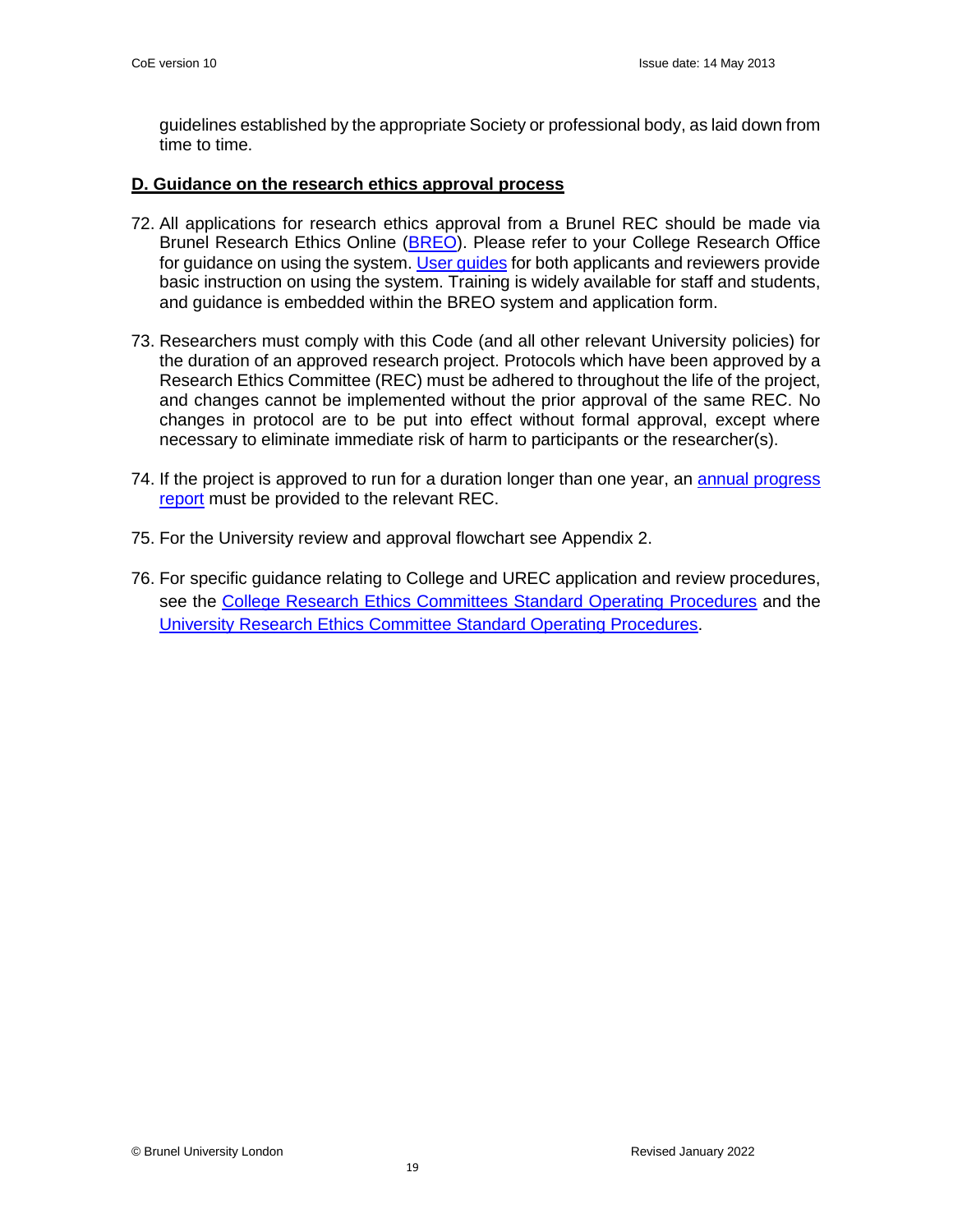# **Appendix 1**



# **Research Ethics Appeals**

# **1** Introduction

Every research project conducted by members of Brunel University London, whether staff or student, which proposes to use human participants (including human data and human organs, tissue or cells), must receive ethical approval before data collection can commence. Research ethics approval is granted by either the appropriate College Research Ethics Committee (CREC), or the University Research Ethics Committee (UREC).

There may be instances where research ethics approval is not granted, for a variety of reasons, or approval may be granted subject to certain conditions. In such cases, the Principal Investigator (PI) may wish to appeal the decision of the CREC or UREC. The process to be followed is detailed in this document.

# **2** Grounds for appeal

A researcher whose application for research ethics approval has been rejected may appeal that decision for any one or more of the following reasons:

- The CREC or UREC has rejected the application because the proposal offends against the University's Ethical [Framework,](https://www.brunel.ac.uk/about/documents/pdf/BrunelUniversityEthicalFramework2012.pdf) or offends against the University's [Research Integrity Policy,](https://www.brunel.ac.uk/research/Research-Integrity/home) or elements of the proposed protocol offends against the University's Code of Research Ethics, and the researcher disagrees with the decision;
- The researcher objects to the conditions that have been placed on the proposal, necessitating major amendments, and the researcher considers that:
	- o The reviewer(s) have misinterpreted the provisions of the Code;
	- o The amendments requested are external to the parameters of the Application Form;
- The researcher considers that the Committee has demonstrated bias, and the review was conducted unfairly, on the basis that:
	- o There was a procedural irregularity;
	- o The reviewer(s) failed to give reasons for not approving the proposal;
	- o The competence of the researcher has been unfairly impugned;
- The reviewer(s) were not competent in the relevant area of expertise.

The decision of a CREC may be appealed to the UREC; the decision of the UREC may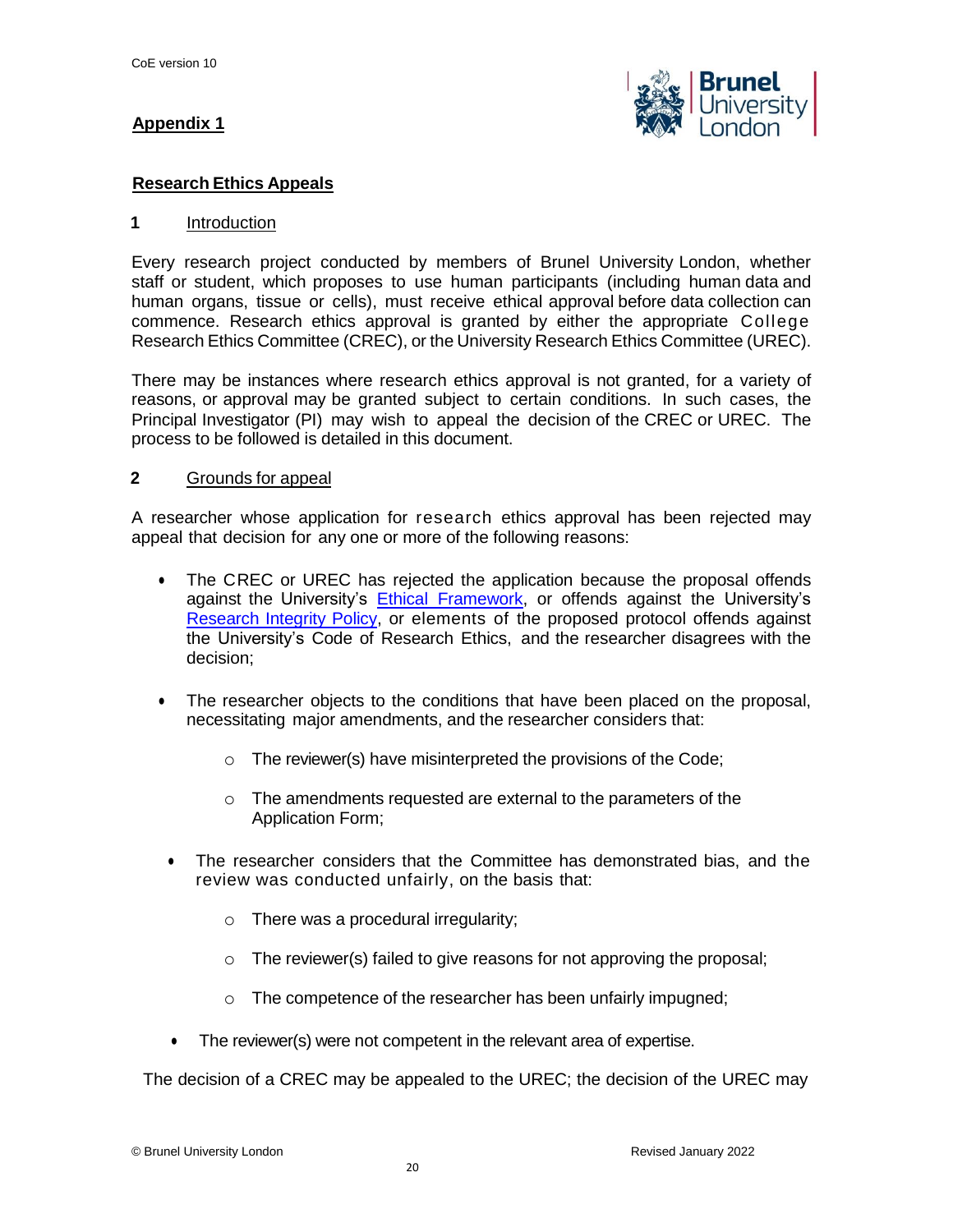be appealed to Council.

# **3** Procedures

# **3.1** Requesting an appeal

A researcher who wishes to lodge an appeal against a refusal of ethical approval must notify the appropriate person (defined below) within 28 working days of the relevant Committee's notification of its decision.

If the appeal is against a decision by a CREC, details should be sent in writing to the Chair of the University Research Ethics Committee (res-ethics@brunel.ac.uk).

If the appeal is against a decision by the UREC, details should be sent in writing to the Secretary to Council. An appeal against a decision by the UREC may be made regardless of whether the decision to refuse ethical approval was first made by a CREC. Where a decision of a CREC is appealed and upheld by the UREC, an appeal may be made to Council for a final decision.

The written communication requesting an appeal must include the grounds for the appeal.

# **3.2** Appeal to the University Research Ethics Committee

An appeal to the UREC shall normally be heard within 30 working days of receipt of the appeal. The appeal will be heard by the whole Committee (except as noted below), or, if this is not possible, by a quorum of the Committee, including at least one lay member.

The member or members of the Committee who represent the appellant's College will **not** be present at the hearing.

#### **3.3** Appeal to Council

An appeal to Council will normally be heard within 60 working days of receipt of the notice of appeal. Council will appoint an Appeal Panel to hear the appeal, to consist of:

- A lay member of Council
- A member of an appropriate national body with relevant expertise (such as ARMA), who is independent of Brunel University
- Three members of academic staff who are not of the same College as the appellant
- One non-voting specialist advisor drawn from the same discipline as the appellant, who may or may not be a member of the same College as the appellant.

The Appeals Panel will choose one of its number to be Chair.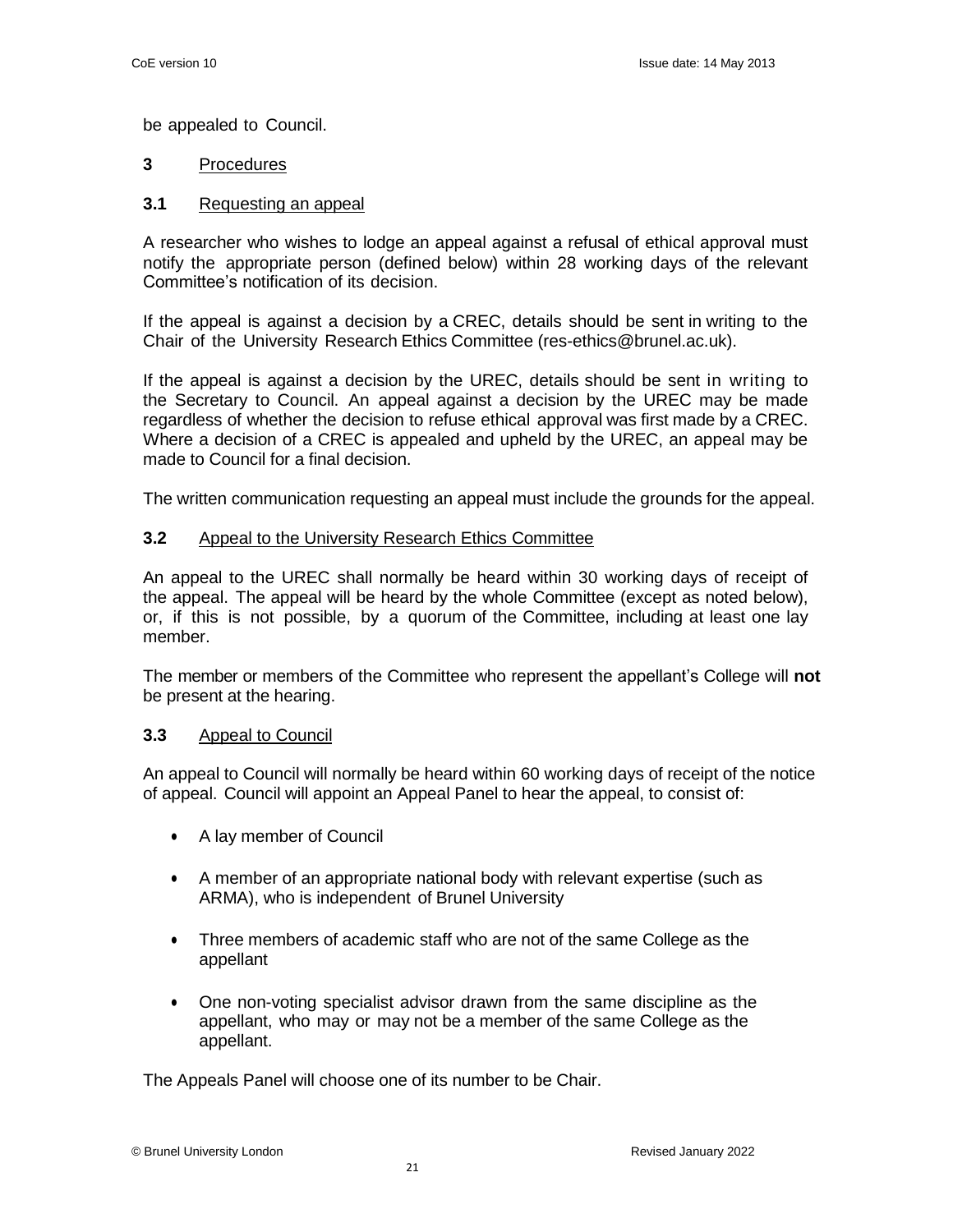The Secretary to Council or his or her nominee shall appoint a senior member of the University's administrative staff not previously connected with the case to be Secretary to the Panel.

# **3.4** Representation and challenges

The Committee Chair or the Chair of the Appeal Panel may call witnesses to attend the hearing.

All parties shall have the right to be accompanied by a work colleague or trade union representative. For purposes of clarity no legal representation is permitted.

The Secretary of the Committee or Panel hearing the appeal will notify the parties in writing of the names of the Committee or Panel members.

Any party to the Appeal may object to a member of the Committee or Panel, as appropriate, including the Secretary to the Committee or Panel. The objection must be made within 5 working days of receiving notification of the names of the members of the Committee or Panel. Objections, with reasons, must be sent in writing to the appropriate Secretary, who will copy them to the other parties. The other parties may make written representations within 5 working days. The objections and representations will be considered, in the case of a challenge to a member of the Appeals Panel, by the Secretary to Council, or his or her nominee. In the case of a challenge to a member of the UREC, these will be considered by the Vice-Provost (Research) or his/her delegate. A written decision with respect to the challenge will be provided with reasons; this decision shall be final.

#### **3.5** Documentation

The Secretary to the Committee or Panel hearing the appeal shall obtain and make available as soon as possible, and not later than 5 working days prior to the date of the hearing, to all parties and the members of the Committee or Panel, the following documents:

- A copy of the original application for research ethics approval
- A copy of the written response to the appellant from the Committee which turned down or sought amendments to the application
- A written, signed statement by the appellant, detailing the grounds for appeal and any relevant supporting evidence
- A written statement by the Chair of the Committee against which the appeal has been lodged.

#### **4** Order of proceedings

The Committee or Panel shall examine the documents and determine if there is evidence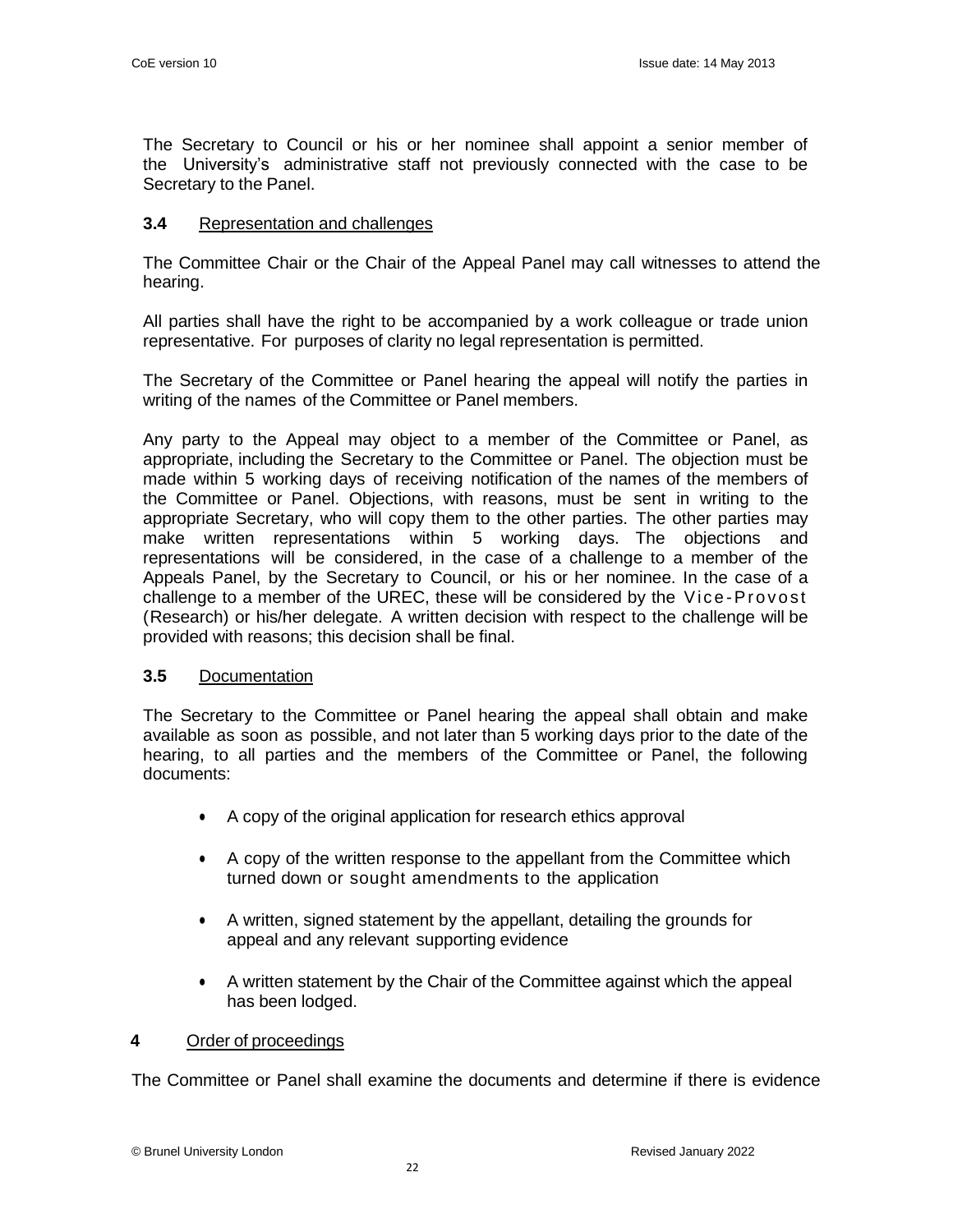of a *prima facie* case. If the determination is that a case exists, then a hearing shall be held.

The Secretary of the Committee or Panel hearing the appeal shall notify the parties of the date of the hearing, not later than 10 working days prior to that date.

The Committee or Panel shall determine the order of proceedings, whether any further information is required, and whether any witnesses may be called.

The order of proceedings shall be notified to all parties not later than 2 working days before the hearing.

# **5** Notification of decision

The Committee or Panel shall prepare a written report of its findings and the reasons for its decision. A copy of the report shall be sent to the parties to the appeal within 10 working days of the conclusion of the hearing.

The Committee or Panel may:

- Uphold the appeal in whole or in part;
- Dismiss the appeal.

The decision shall be made available, but the report shall be confidential and shall not be disclosed or published to others except with the consent of the parties or where required by law.

Where the appeal has been heard by the Appeals Panel of Council, the decision of that Panel shall be final within the University.

#### **6** Extension of enrolment/probation

If a student appeals an ethics committee decision regarding his/her research project, and the appeal is upheld, the student's enrolment period will be appropriately extended, and the student will not incur any additional financial obligation with regard to University fees.

If a probationary member of staff appeals an ethics committee decision regarding his/her research project, and the appeal is upheld, the Committee or Panel can recommend to the College's probation panel that it consider recommending to the Committee of Academic Staff Promotions (CASP) that the person's probationary period be extended.

# **7** References and further information

- ESRC Research Ethics [Framework](https://www.ukri.org/councils/esrc/guidance-for-applicants/research-ethics-guidance/framework-for-research-ethics/)
- **Brunel [University](http://www.brunel.ac.uk/about/documents/pdf/statutes.pdf) Statutes**